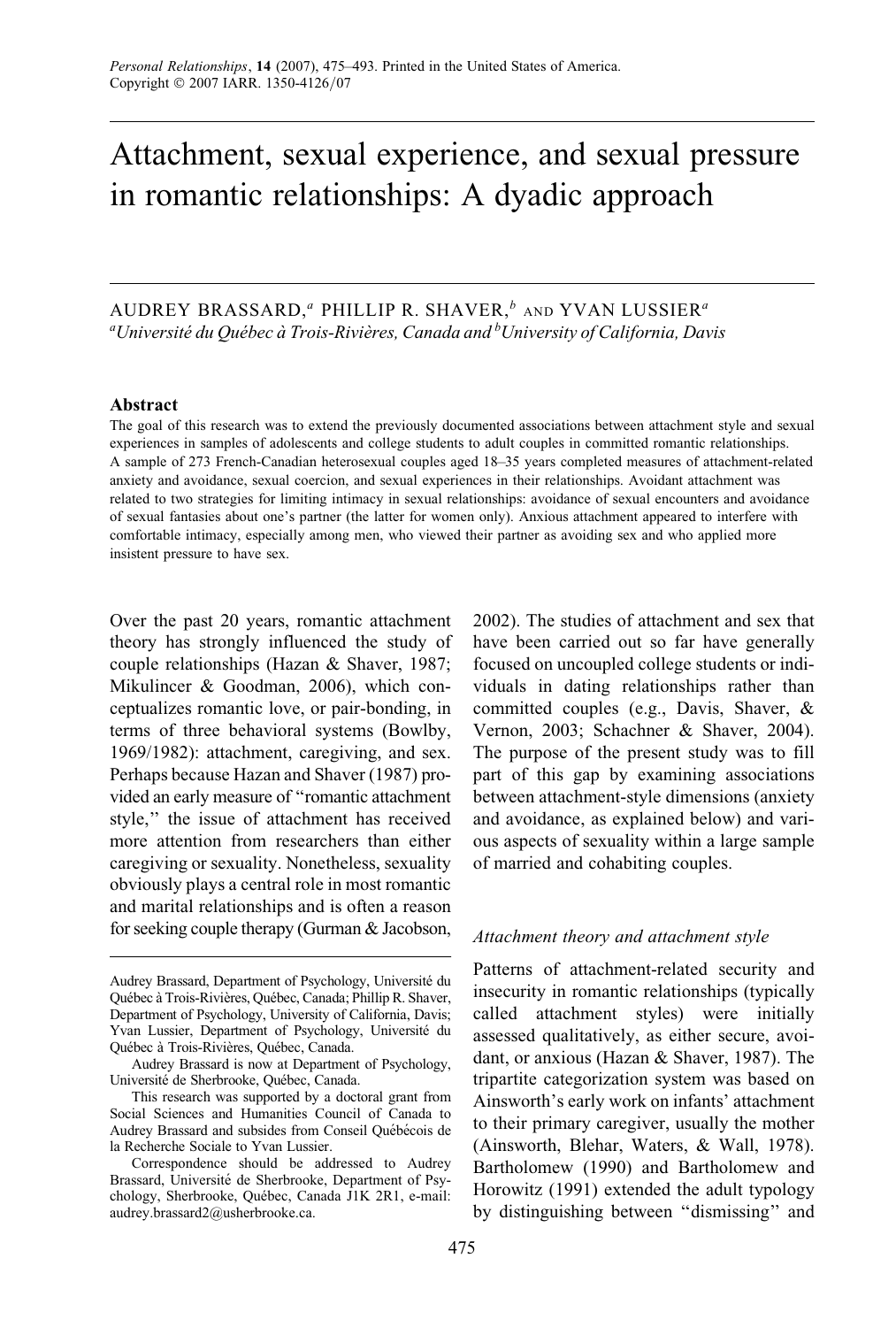''fearful'' avoidance and showing that the resulting four attachment patterns could be arrayed in a two-dimensional space. Subsequently, various researchers attempted to measure the underlying dimensions with continuous scales (e.g., Collins & Read, 1990; Simpson, 1990), and Brennan, Clark, and Shaver (1998) eventually factor-analyzed these measures and showed that they could all be summarized in terms of two dimensions of attachment insecurity: anxiety and avoidance.

The anxiety dimension is characterized by fear of rejection and abandonment; the avoidance dimension, by discomfort with closeness and interdependence. A person's location in the two-dimensional space can be assessed with the two scales comprised by the Experiences in Close Relationships measure (ECR; Brennan et al., 1998). One's location in the space is thought to be determined by important experiences with previous attachment figures (i.e., close relationship partners, beginning with early caregivers; see Mikulincer & Shaver, 2007), but it might also be influenced by temperament or genetic factors (e.g., Crawford et al., 2007).

In the most recent models of romantic attachment (e.g., Mikulincer & Shaver, 2003, 2007), avoidance is characterized as a strategic "deactivation" of the attachment system, which reduces a person's feelings of vulnerability to rejection or abandonment and reliance on others for comfort and support. People who score high on the ECR avoidance scale generally do not want to rely on a partner for emotional support, do not like having to provide emotional support to a partner, and pride themselves on their autonomy and independence. Theoretically, they have developed this strategy as a way of coping with caregivers who did not approve of emotional displays of vulnerability and who insisted on premature selfreliance.

In contrast, anxious attachment is characterized by strategic ''hyperactivation'' of the attachment system, which involves extreme vigilance concerning a partner's interest, commitment, and faithfulness. This pattern is thought to develop in response to caregivers who were unreliable or overly anxious and self-focused, and who seemed to require a dramatic display of negative emotion in order to come to the aid of a needy child.

## Attachment and sexuality

Based on Bowlby's (1969/1982) claim that activation of the attachment behavioral system affects the functioning of other behavioral systems, such as exploration, Shaver and Hazan (1988) hypothesized that attachment insecurity would interfere with perception of signals of sexual attraction and arousal, and affect the motives for and experience of sexual encounters. Theoretically, avoidant people's discomfort with intimacy and negative models of others (Bartholomew & Horowitz, 1991) make it likely that they will be more interested in short-term sexual relationships (which are generally less psychologically intimate) than are less avoidant people, but will not necessarily enjoy sex per se more than other people (e.g., Schachner & Shaver, 2002, 2004). More anxious people should be more likely to engage in sexual activities to reassure themselves that their partner cares about them and to captivate their partner's attention, sometimes going along with a sexual partner's demands in order to avoid disapproval or rejection.

Empirical studies have supported the hypothesis that attachment security creates a positive and stable foundation for sexual engagement. More securely attached people (those who score low on both the anxiety and avoidance dimensions) tend to believe that sex should occur within a committed romantic relationship (Brennan & Shaver, 1995). They report having fewer ''one-night stand'' sexual encounters (Cooper, Shaver, & Collins, 1998) and fewer ''hook-ups'' (sexual encounters with a stranger or mild acquaintance; Paul, McManus, & Hayes, 2000). Moreover, relatively secure individuals generally report having experienced more positive emotions and fewer negative emotions in sexual relationships than insecure individuals (Birnbaum, Reis, Mikulincer, Gillath, & Orpaz, 2006; Gentzler & Kerns, 2004; Tracy, Shaver, Albino, & Cooper, 2003).

Both major forms of attachment insecurity, anxiety and avoidance, are associated with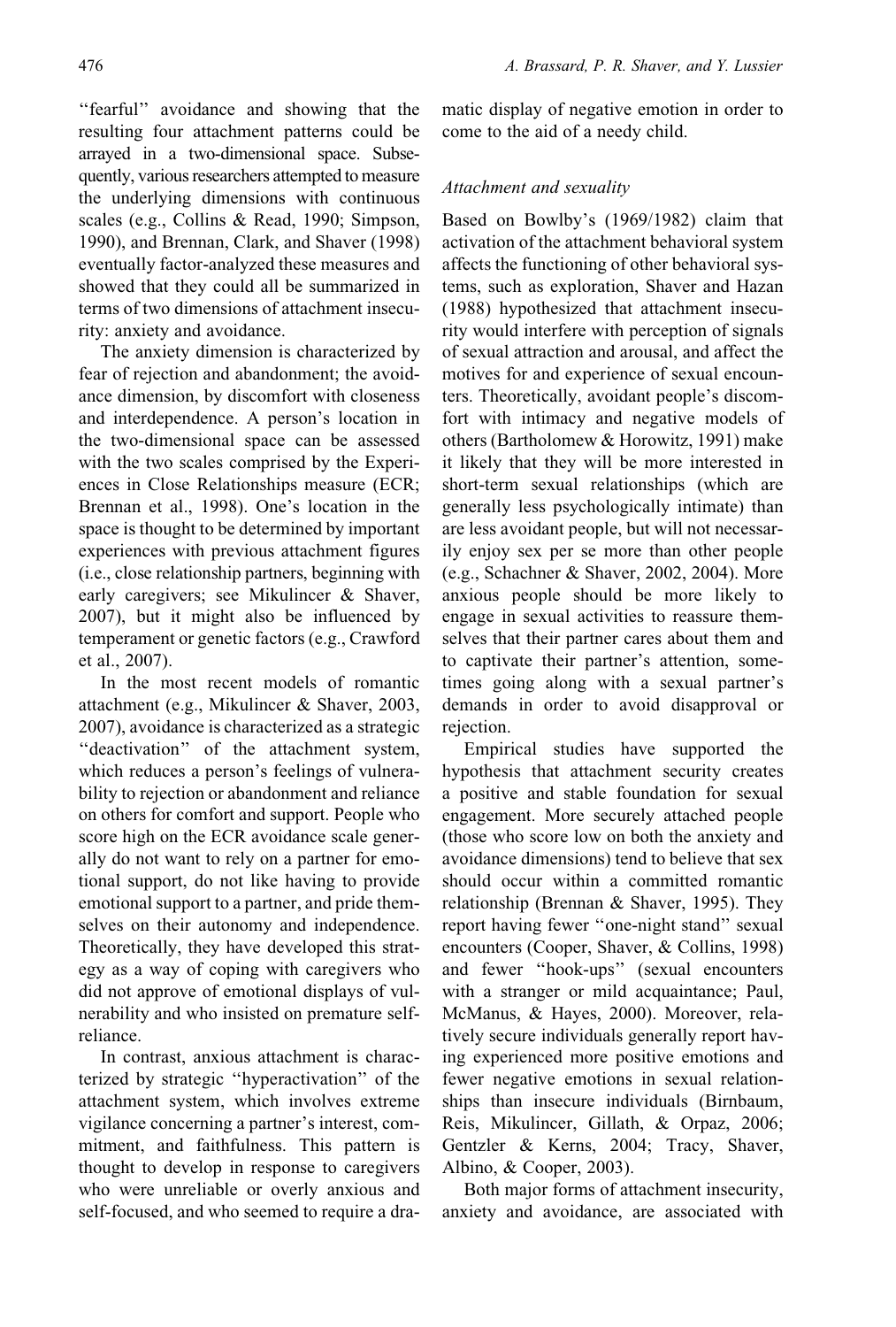lower levels of sexual arousal, pleasure, and satisfaction (Fricker & Moore, 2002; Morrison, Urquiza, & Goodlin-Jones, 1997); higher rates of physical coercion on the part of sexual partners; and more involvement in unwanted sex (Gentzler & Kerns, 2004; Tracy et al., 2003). Attachment anxiety and avoidance have also been related to sexual coercion perpetrated by undergraduate male students (Smallbone & Dadds, 2001). More specifically, Davis (2006) suggested that anxious individuals are more likely to become sexually insistent or coercive when they experience threats to the relationship or closeness, whereas avoidant people are more likely to engage in the sexual coercion of strangers in new dating relationships, influenced by peers or intended to impress them. For various reasons, then, insecurity is associated with relationship distress and earlier relationship dissolution (see Feeney & Noller, 2004, for a review).

Avoidant attachment, specifically, is associated with trying not to become overly intimate with, or reliant upon, a partner by (a) avoiding sexual intercourse altogether or (b) engaging only in casual sex. At least in adolescent and young adult samples, avoidance correlates negatively with frequency of sexual intercourse (Bogaert & Sadava, 2002; Gentzler & Kerns, 2004) and positively with solitary masturbation (Bogaert & Sadava, 2002). It is also associated with greater acceptance of and engagement in casual sex (Brennan & Shaver, 1995; Feeney, Noller, & Patty, 1993; Gentzler & Kerns, 2004). Avoidant adolescents and college students are more likely than their less avoidant peers to have had sexual intercourse with a stranger or mere acquaintance (Cooper et al., 1998; Paul et al., 2000). They are less likely than their peers to have had sex to express love and affection for their partner and are more likely to dismiss the importance of sex (Birnbaum et al., 2006; Brennan et al., 1998; Tracy et al., 2003).

In contrast, anxious individuals' tendency to seek emotional closeness in their romantic relationships is indicated by their strong desire for their partner's emotional involvement during sex (Birnbaum et al., 2006) and their disapproval of sex outside the context of a committed relationship (Brennan & Shaver,

1995). Their strong desire for approval and affection can also cause them to feel ineffective in sexual negotiations (e.g., discussing contraception with partners or resisting being pressured to have unwanted sex or engage in unwanted sexual acts; Feeney, Peterson, Gallois, & Terry, 2000) and to engage in unsafe sex (Feeney, Kelly, Gallois, Peterson, & Terry, 1999; Feeney et al., 2000). Anxious individuals are more likely than their peers to engage in sexual activities because of not wanting to lose their partner (Schachner & Shaver, 2002; Tracy et al., 2003), and they tend to have more concerns about poor sexual performance (Birnbaum et al., 2006).

Although the findings reviewed so far have been similar for men and women, it is important to mention that gender differences are sometimes reported. Among men, for example, attachment anxiety is sometimes correlated with a lower frequency of sexual activity (Feeney et al., 1993) and with older age at first intercourse (Gentzler & Kerns, 2004), whereas anxious women are more likely to have sex relatively early during adolescence (Bogaert & Sadava, 2002; Cooper et al., 1998; Gentzler & Kerns). Unlike men, attachment-anxious women tend to have a more positive attitude toward casual sex and are more likely to have engaged in it (Allen & Baucom, 2004; Bogaert & Sadava, 2002; Feeney et al., 2000). These gender differences may occur because attachment anxiety lowers men's sexual confidence, whereas it causes women to engage in uncommitted sex to gain a partner's approval (Tracy et al., 2003).

## Focusing on adult relationships

Although a few studies have focused on sex in adult romantic relationships, the majority have assessed only undergraduate students, who are likely to be involved in less committed relationships that may or may not qualify as attachment relationships (Tracy et al., 2003). Avoidant individuals in less committed relationships may be more likely than their older counterparts to have multiple sexual partners (Cooper et al., 2006), and it may be easier for them to end their relationships if sexual difficulties arise. But as they get older and become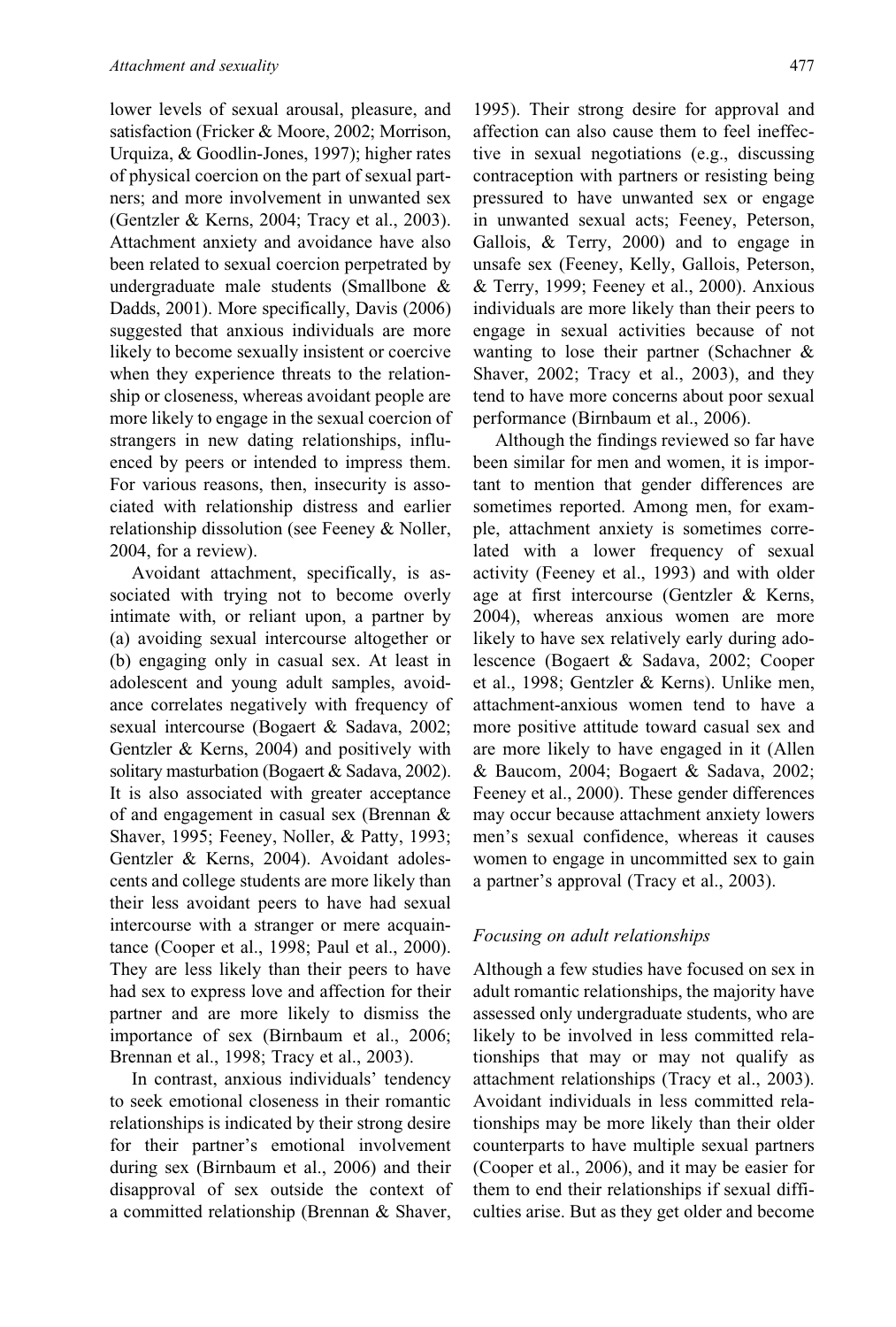involved in longer term committed relationships, their tendency to avoid intimacy might result in different problems and behaviors (e.g., having sexual difficulties, avoiding sexual relations with their steady partner, having fewer romantic fantasies to fuel the sexual aspects of their relationship).

It is also important to determine whether the sexual patterns of attachment-anxious college students can be generalized to people in more stable, longer term relationships. As Feeney and Noller (2004) stated, we know relatively little about anxious individuals' sexual experiences within committed, extended relationships, although the passage of time (and the end of the honeymoon phase of a relationship), the presence of children, and the partners' interactions are likely to influence the experience of sexuality (Aubin & Heiman, 2004).

The literature on couple satisfaction provides evidence that dating and stable relationships are different in terms of attachment: Avoidant attachment is more detrimental to satisfaction in dating couples (where the development of intimacy is important), whereas dissatisfaction in marriage is more consistently predicted by attachment anxiety (e.g., Feeney, Noller, & Roberts, 1998). Because longer term couples are more likely to have to deal with sexual difficulties (if they want a family; e.g., see Aubin & Heiman, 2004) and to seek therapeutic help for them (whereas dating partners often break up rather than seek professional help; see Simpson, 1987), it is important to learn more about how attachment insecurities interfere with sexual functioning in longer term couples.

Another feature of the present study is that it considers the attachment patterns and sexual experiences of both members of a couple, something that has rarely been done in the past because of its difficulty and expense (see Feeney, Hohaus, Noller, & Alexander, 2001, for an exception). Because most forms of sexual experience occur in a dyadic relationship (DeLamater & Hyde, 2004), but may be perceived differently by the different partners, perhaps partly as a function of attachment style, it is important to assess both partner's perspectives. Collecting both partners' reports allows us to examine the association between a person's own attachment style and sexual experiences (an ''actor effect''), as well as the association between that person's attachment style and his or her partner's sexual experiences (a ''partner effect''; Cook & Kenny, 2005). Both the individual level and the dyadic level of analysis contribute to an understanding of relationship processes and outcomes (e.g., Collins & Read, 1990; Feeney, 2006). Taking into account both partners' attachment orientations and experiences of sexuality is likely to improve scientific as well as clinical knowledge about how attachment and sexuality interact in committed relationships.

# Objectives and hypotheses

The main goal of this study was to extend the research on attachment style and sexuality to the domain of committed adult romantic relationships, taking both partners' perspectives and attachment styles into account. In line with the literature on young adults, we predicted that attachment insecurities would impair both partners' sexual experiences. More specifically, we predicted that each partner's avoidant attachment score would be related to his or her attempts to avoid sexual relations with a mate, with a lower frequency of sexual intercourse, and with having fewer romantic fantasies about the partner. We also predicted that attachment anxiety would be associated with pressuring one's partner to engage in sexual intercourse and perceiving a partner as insufficiently available (e.g., perceiving the partner as avoiding sexual intercourse). As for partner effects, we expected a partner's avoidant attachment score to be associated with one's own perception of the partner as avoiding sexual relations, whereas we expected a partner's anxious attachment score to be linked with one's own perception of being pressured to engage in sexual intercourse. Finally, we predicted that the combination of two highly avoidant partners would be associated with the lowest frequency of sexual intercourse and that the combination of a more anxious partner with a more avoidant partner would relate to the reports of sexual pressure and avoidance of sexual relations, as well as sexual difficulties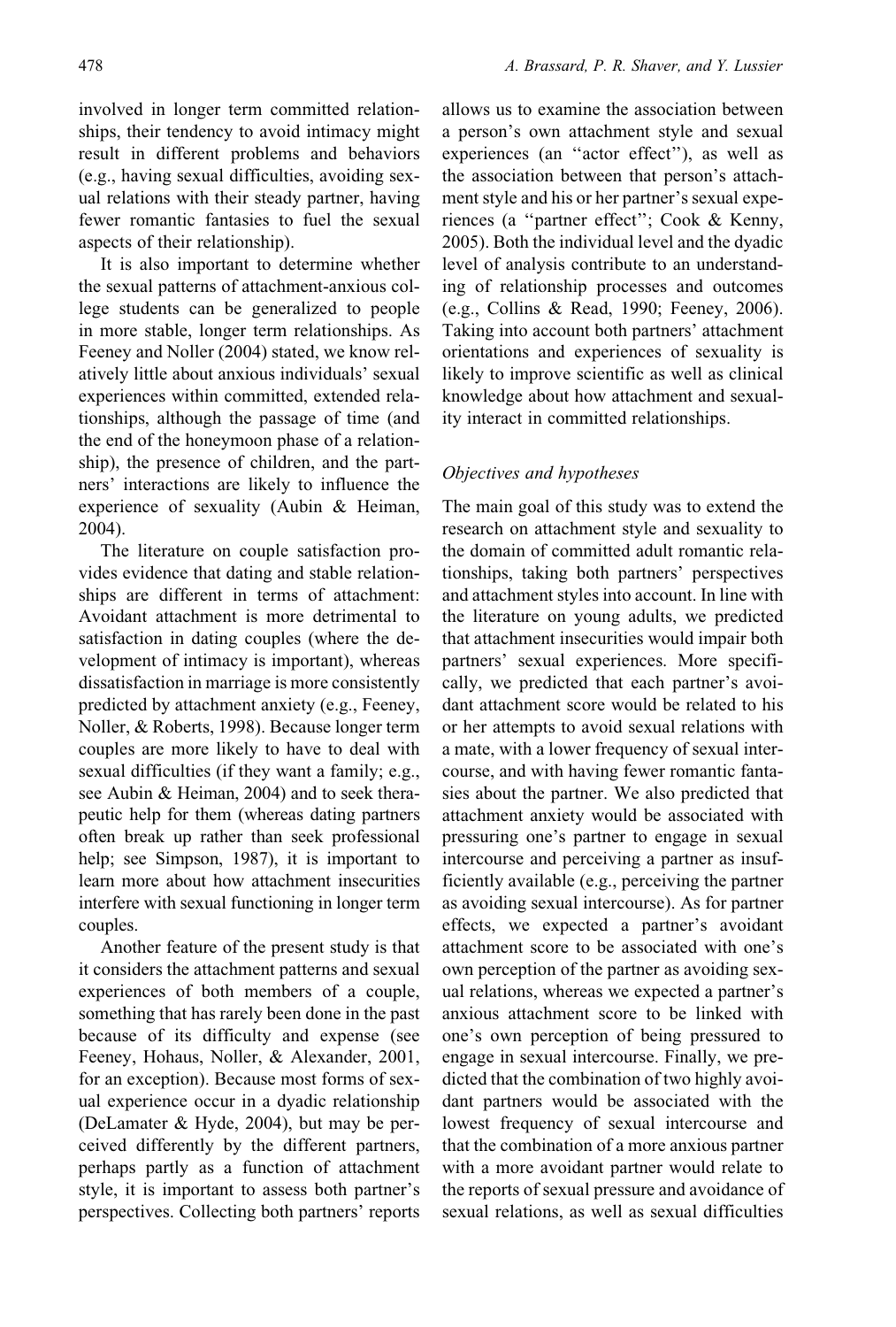(interaction effects). In order to conduct the necessary analyses, we collected data on attachment insecurities and sexual experiences from both members of a large sample of French-Canadian couples.

# Method

# Participants and procedure

The sample consisted of 273 heterosexual French-Canadian couples residing in Quebec. A professional survey firm recruited them using random-digit dialing to locate people who were between 18 and 35 years of age and had been married or cohabiting for at least 6 months. When we reached an appropriate couple member by phone, we provided a brief explanation of the study and asked him or her to participate. To ensure confidentiality, we mailed two separate envelopes, each containing a questionnaire packet and a prepaid return envelope for one of the relationship partners, to 600 couples we initially reached by telephone. A total of 273 couples completed and returned questionnaires (response rate  $= 45.5\%$ ). This is a high response rate for a mail-in survey, but it is possible in the present case that some couples failed to participate because the partner not contacted by telephone did not agree with the contacted partner that the two should participate in the study. This might have biased the sample somewhat in a secure direction.

Of the couples who returned surveys, 29.3% were married and 70.7% were cohabiting, which is representative of this age group in Quebec province (Le Bourdais & Lapierre-Adamcyk, 2004). Couples had been living together for approximately 5 years on average  $(SD = 3.82)$ , and half of them had children (53.1%). The mean age was 27.87 years  $(SD = 3.99)$  for women and 30.11 years  $(SD = 5.49)$  for men. The majority of the women (75.5%) and men (90.7%) were employed. The annual individual income was CAN\$28,110 ( $SD = $15,788$ ) for employed women and CAN\$39,643  $(SD = $18,908)$ for employed men. On average, men had received 15 years of education and women had received 14 years.

#### Measures

Attachment. We assessed people's attachment insecurities—that is, attachment anxiety and avoidance—with the ECR (Brennan et al., 1998), which includes 18 items assessing avoidant attachment and 18 items assessing anxious attachment. We asked participants to indicate their agreement or disagreement with each statement based on their current relationship. We assessed agreement with a 7-point Likert scale ranging from 1 (*disagree strongly*) to 7 (agree strongly). We computed two scores for each participant by averaging the relevant items (following appropriate reversals of negatively worded items); higher scores indicate higher anxiety and avoidance. Previous studies using both English-language and Frenchlanguage versions have demonstrated the reliability of the two scales (e.g., Lafontaine & Lussier, 2003; Shaver & Mikulincer, 2004). In the present study, Cronbach's alpha (an index of scale reliability) for the anxiety scale was .86 for women and .89 for men. For the avoidance scale, alphas were .88 for women and .85 for men.

Experiences of sexuality. We used five items to assess participants' experience of sexuality in their relationship: (a) How many times did you have sexual intercourse during the last month? (b) I try to avoid having sex with my partner. (c) My partner tries to avoid having sex with me. (d) I have sexual dreams and fantasies about my partner. (e) I experienced a sexual problem (e.g., with erection or lubrication). The first item was open-ended, allowing participants to insert any number they wished, and they rated the other four items on a 5-point scale ranging from 1 (never true) to 5 (always true). The correlation between men's and women's reports of sexual intercourse frequency during the last month was  $r = .93$ , indicating high validity of the reports. We followed up a subsample of 130 couples 1 year later, finding that the test–retest stability of the sexual experience items ranged from .50 to .66 for women and from .41 to .66 for men. These are good test–retest reliabilities for single-item measures of variables that are expected to change to some extent over time.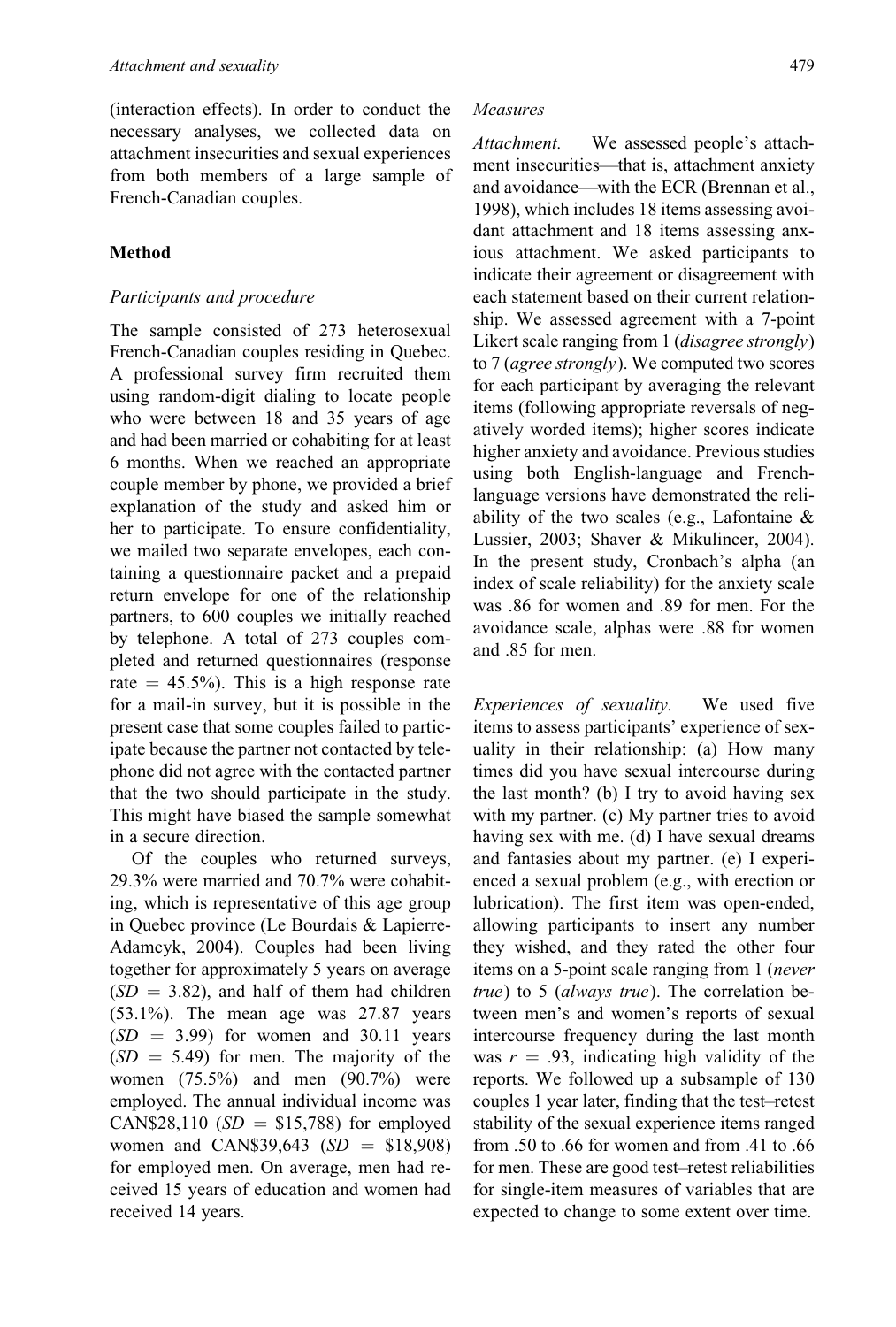Insistence on having sex. To measure the tendency to pressure one's partner to have sexual intercourse, we included two items from the revised Conflict Tactics Scales (Straus, Hamby, Boney-McCoy, & Sugarman, 1996). The first was ''I insisted on having sexual intercourse (but without using physical force).'' The second was ''My partner insisted on having sexual intercourse (but without using physical force).'' Participants answered with respect to the previous year, using the following 8-point scale: this has never happened; not in the last year, but it did happen before; once; twice; 3–5 times; 6–10 times; 11–20 times; more than 20 times. Because the vast majority of participants (between 83.2 and 93.0%) said that these things had never happened or had not happened in the last year, we scored the items dichotomously, with 0 indicating not in the last year and 1 indicating at least once during the last year. We also asked a question about physical coercion to have sex, but so few people answered this question affirmatively that we could not meaningfully analyze it in relation to other variables.

# Results

Preliminary analyses revealed significant associations between sociodemographic variables and the main measures (attachment, sexual experience, and sexual insistence or pressuring). Couples with children had less frequent intercourse than those without children, as reported by both women,  $t(245) = 3.20, p <$ .01, and men,  $t(244) = 3.01$ ,  $p < .01$ . The means for men and women with children were 6.58 and 6.66, respectively; the means for men and women without children were 9.23 and 9.43. Marital status, however, was not significantly associated with any of the measures (all  $ps > .05$ ). Length of relationship was inversely related to frequency of sexual intercourse during the last month, as women,  $r(235) = -.24$ ,  $p < .001$ , and men,  $r(234) = -.21, p < .01$ , reported. Women's age was negatively correlated with frequency of intercourse,  $r(221) =$  $-0.20, p < .01$ , and with insisting on having sex,  $r(223) = -.30, p < .001$ . Length of relationship was also negatively associated with a woman's insistently pressuring her partner

to have sexual intercourse,  $r(237) = -.20$ ,  $p < .01$ . Men's age was negatively correlated with avoidance of sex,  $r(224) = -.19, p < .01$ (meaning that, surprisingly, younger men avoided sex slightly more often than older men within the age range we studied) and positively correlated with having sexual difficulties,  $r(224) = .19$ ,  $p < .01$ . Although these correlations were relatively small, they indicated that we should consider age of partners, length of relationship, and the presence of children in subsequent analyses.

## Gender differences

Means and standard deviations for the major variables are displayed separately for women and men in Table 1. We explored sex differences within couples (between partners) using paired  $t$  tests. Overall, women had higher attachment anxiety scores and slightly lower avoidant attachment scores than their male partners. Results for women's avoidance of sexual activities indicated agreement between partners in that women perceived themselves as more avoidant of sex and men reported more partner avoidance of sex. Women reported having more sexual problems than men reported having. Means indicated, however, that both members of these couples were experiencing a fairly low degree of sexual avoidance and sexual difficulties. Women included their partner in their sexual dreams and fantasies slightly more often than men did. Finally, men (16.8%) more often than women (7.0%) said they pressured their partner to have sexual intercourse,  $\chi^2(1, N = 272) =$ 5.77,  $p < .05$ , whereas women were more likely to report being pressured in this way by their partner, 13.5% of women, 7.5% of men,  $\chi^2(1, N = 267) = 31.95, p < .001$ .

## Zero-order correlations

The correlations among the variables for men and women are shown in Table 2. The correlation between attachment anxiety and avoidance was moderately high for both men and women. For women, attachment anxiety was significantly associated with avoidance of sexual activities, perceiving one's partner to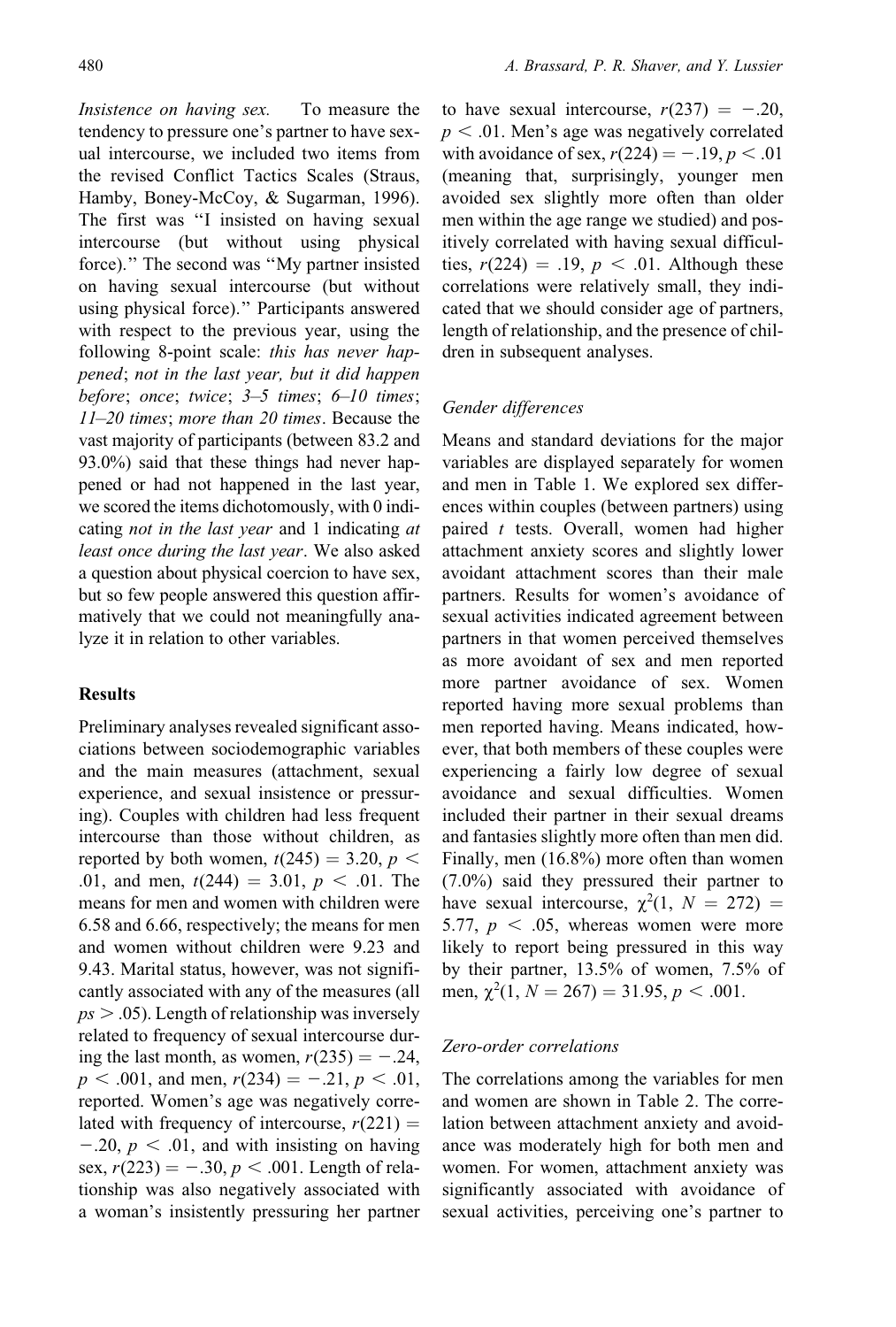|                                                |       | Women $(n = 260)$ Men $(n = 260)$ |       |      |            |
|------------------------------------------------|-------|-----------------------------------|-------|------|------------|
| Variables                                      | M     | <i>SD</i>                         | M     | SD   | $t$ paired |
| Attachment anxiety                             | 3.07  | 1.23                              | 2.72  | 1.30 | $3.86***$  |
| Attachment avoidance                           | 1.73  | 0.94                              | 1.86  | 0.90 | $1.96*$    |
| Frequency of intercourse during the last month | 7.76  | 7.10                              | 7.65  | 6.95 | 0.70       |
| I try to avoid sex                             | 1.90  | 0.84                              | 1.32  | 0.59 | 8.84***    |
| My partner tries to avoid sex                  | 1.42  | 0.77                              | 2.05  | 1.11 | $7.79***$  |
| Sexual dreams and fantasies about partner      | 3.51  | 1.06                              | 3.33  | 1.05 | $2.19*$    |
| Sexual problems                                | 1.95  | 1.06                              | 1.29  | 0.59 | $9.51***$  |
| Age                                            | 27.87 | 3.99                              | 30.03 | 5.38 |            |
| Length of the relationship                     | 5.04  | 3.82                              | 5.04  | 3.82 |            |
| Number of children                             | 1.01  | 1.11                              | 1.01  | 1.11 |            |

Table 1. Means and standard deviations for women and men on attachment dimensions and sexual experience and demographic variables

 $*_p$  < .05. \*\*\*p < .001.

be avoiding sex, and having more sexual problems. Similarly, men's attachment anxiety was significantly correlated with avoidance of sexual interactions, perceiving one's partner to be sex avoidant, having sexual problems, and also with pressuring one's partner to have sexual intercourse. Women's avoidance was associated with lower intercourse frequency, more avoidance of sexual activities, perceiving the partner as sex avoidant, fewer romantic sexual fantasies, having more sexual problems, and being pressured more often by one's partner to have sexual intercourse. Avoidant men were more avoidant of sexual contact as well, their partner viewed them as avoiding sex, less frequently having romantic sexual fantasies, and having more sexual difficulties. Both men's and women's insistence on having sex was correlated with their perception of their partner's use of pressuring tactics.

Table 3 presents the correlations between male and female partners on all variables. Women's attachment anxiety was associated with both dimensions of men's insecure attachment (suggesting that more anxious women were, on average, paired with less secure men) and with men's perception of their partner as avoiding sex. Women's avoidant attachment was also linked with both dimensions of their partner's attachment insecurity (hence, his attachment insecurity), his perception of her as avoiding sex, and his use of pressuring tactics to have sexual intercourse. For men, as already mentioned, attachment anxiety was correlated with partner's attachment insecurity as well as her sex avoidance. Men's avoidant attachment was related to partner's insecurity, to his being less likely to appear in his partner's sexual dreams and fantasies, and to her perception of him as sex avoidant.

In the same way that partners agreed on their frequency of intercourse in the last month, as mentioned in the Method section, they showed some agreement about each other's avoidance of sex, as correlations of .42 and .51 in Table 3 indicate. Partners also seemed to agree about each other's use of pressuring tactics, as the correlations of .43 and .45 indicate. These correlations are fairly high for single items assessing behaviors that couple members might easily define or view somewhat differently, suggesting a substantial level of agreement between partners and a basis in shared reality for their separate answers. Moreover, the correlations indicate the lack of independence of observations within dyads, suggesting that the dyad should be used as the unit of analysis (Cook & Kenny, 2005).

# Regression analyses predicting sexual experiences

We conducted separate sets of hierarchical regression analyses for men and women to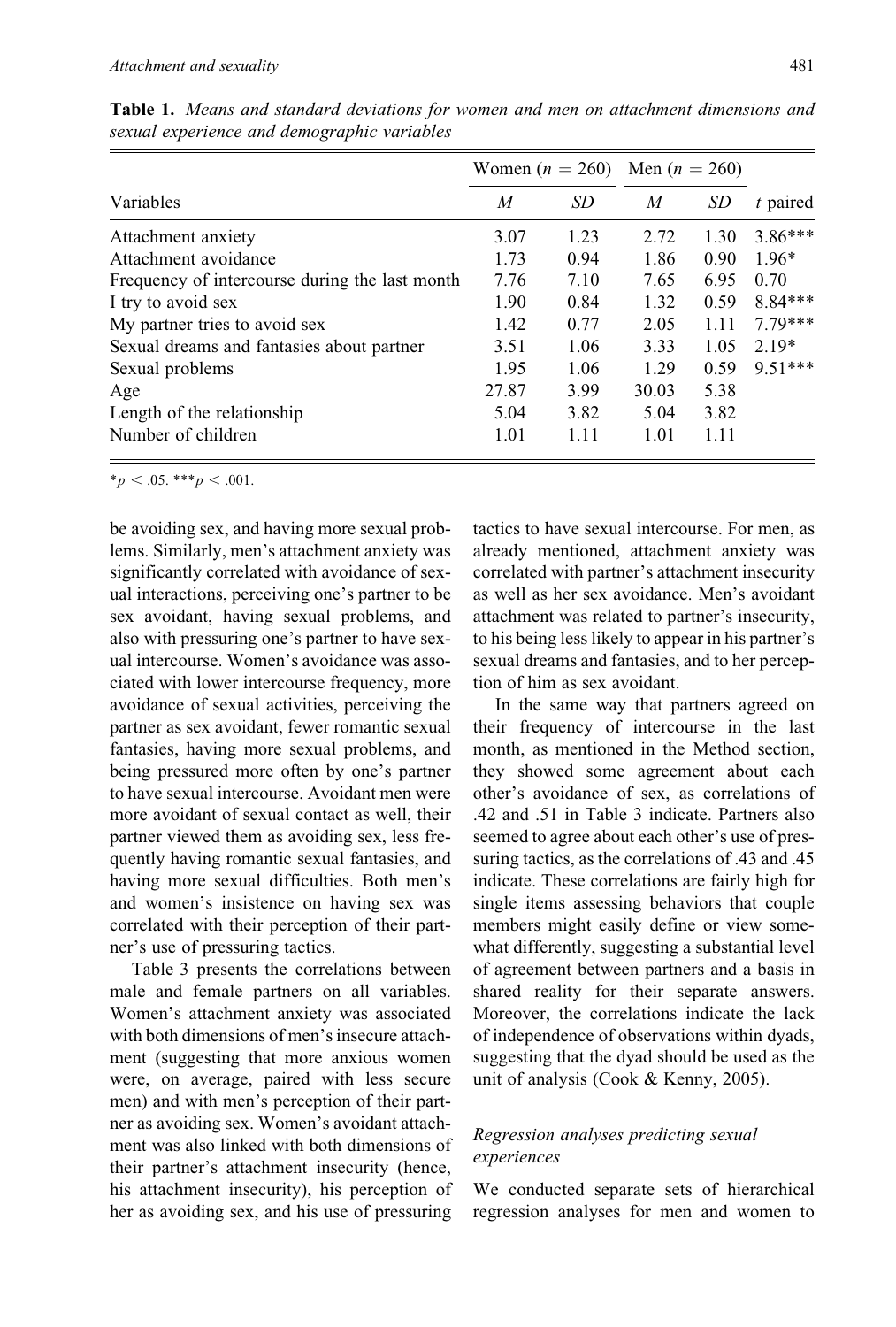| Table 2. Correlations between attachment dimensions, experiences of sex, and sexual pressure for women (above the diagonal) and men (below the<br>diagonal) |                                                   |                                                    |                           |                                                 |                                     |                               |                                                    |                                                                               |                                                   |
|-------------------------------------------------------------------------------------------------------------------------------------------------------------|---------------------------------------------------|----------------------------------------------------|---------------------------|-------------------------------------------------|-------------------------------------|-------------------------------|----------------------------------------------------|-------------------------------------------------------------------------------|---------------------------------------------------|
| Variables                                                                                                                                                   |                                                   |                                                    |                           |                                                 |                                     |                               |                                                    |                                                                               |                                                   |
| 1. Anxiety                                                                                                                                                  |                                                   | $42***$                                            | $\overline{0}$            | $.23***$                                        |                                     | $-11$                         | $.18***$                                           |                                                                               |                                                   |
| 2. Avoidance                                                                                                                                                | $45***$                                           |                                                    | $-.17***$                 | $40***$                                         |                                     |                               |                                                    |                                                                               |                                                   |
| last month<br>3. Frequency of intercourse during the                                                                                                        | $\overline{0}$                                    |                                                    |                           | $-27***$                                        | $13*$<br>$-16*$<br>$-17**$<br>$-02$ | $-33***$<br>$-07$<br>$-21***$ |                                                    |                                                                               |                                                   |
| 4. Avoidance of sexual activities                                                                                                                           | $.13*$                                            | $-0.08$<br>35***                                   |                           |                                                 |                                     |                               |                                                    |                                                                               |                                                   |
| Les<br>5. Partner's avoidance of sexual activiti                                                                                                            | $41***$<br>$01$<br>$15*$<br>$13*$<br>$13*$<br>.06 |                                                    | $-11$<br>$-33***$         |                                                 |                                     | $-10$                         | $-21$<br>$-21$<br>$-38$<br>$-10$<br>$-13$<br>$-13$ | $-04$<br>$-12$ <sup>*</sup><br>$-05$<br>$-03$ <sup>**</sup><br>$-01$<br>$-04$ | $-17**$<br>$-04$<br>$-23****$<br>$-07$<br>$-17**$ |
| 6. Sexual dreams and fantasies about partner                                                                                                                |                                                   |                                                    |                           |                                                 | $\ddot{9}$                          |                               |                                                    |                                                                               |                                                   |
| 7. Sexual problems                                                                                                                                          |                                                   |                                                    |                           |                                                 |                                     | $-0.2$                        |                                                    |                                                                               | $.18***$                                          |
| 8. Sexually pressuring partner                                                                                                                              |                                                   | $-24$<br>$-22$<br>$+32$<br>$-14$<br>$-10$<br>$-01$ | $-17**$<br>$-03$<br>$-09$ | $18**$<br>$-12*$<br>$-10$<br>$-0.02$<br>$-0.09$ | $.30***$<br>$.02$                   | S.                            |                                                    |                                                                               | $40***$                                           |
| 9. Being pressured by partner                                                                                                                               |                                                   |                                                    | $.13*$                    |                                                 |                                     | $\overline{0}$                | $-14*$<br>$-15*$                                   | $44**$                                                                        |                                                   |
| * $p < .05$ . ** $p < .01$ . *** $p < .001$                                                                                                                 |                                                   |                                                    |                           |                                                 |                                     |                               |                                                    |                                                                               |                                                   |

 $*_{p} < .05.$   $*_{p} < .01.$   $*_{p} < .001.$ 

Table 3. Correlations between partners on attachment dimensions, experiences of sex, and sexual pressure Table 3. Correlations between partners on attachment dimensions, experiences of sex, and sexual pressure

| Men and women                                          |                            |                                                                                                            |                                                                             |                                                                                          |                                                                                                                                                                                           |                                                                            |                                                                                        |                                                                                                                                                                                                              |                                                                                                   |
|--------------------------------------------------------|----------------------------|------------------------------------------------------------------------------------------------------------|-----------------------------------------------------------------------------|------------------------------------------------------------------------------------------|-------------------------------------------------------------------------------------------------------------------------------------------------------------------------------------------|----------------------------------------------------------------------------|----------------------------------------------------------------------------------------|--------------------------------------------------------------------------------------------------------------------------------------------------------------------------------------------------------------|---------------------------------------------------------------------------------------------------|
| 1. Anxiety                                             |                            |                                                                                                            |                                                                             |                                                                                          |                                                                                                                                                                                           |                                                                            |                                                                                        |                                                                                                                                                                                                              |                                                                                                   |
| 2. Avoidance                                           | $36***$<br>$29***$<br>$01$ |                                                                                                            |                                                                             |                                                                                          |                                                                                                                                                                                           |                                                                            |                                                                                        |                                                                                                                                                                                                              |                                                                                                   |
| ust mont.<br>3. Frequency of intercourse during the la |                            |                                                                                                            |                                                                             |                                                                                          |                                                                                                                                                                                           |                                                                            |                                                                                        |                                                                                                                                                                                                              |                                                                                                   |
| 4. Avoidance of sexual activities                      |                            |                                                                                                            |                                                                             |                                                                                          |                                                                                                                                                                                           |                                                                            |                                                                                        |                                                                                                                                                                                                              |                                                                                                   |
| 5. Partner's avoidance of sexual activities            | $.16*$                     | $34***$<br>$31***$<br>$31***$<br>$30***$<br>$30***$<br>$38***$<br>$38***$<br>$300--$<br>$300--$<br>$300--$ | $-102$<br>$-106$<br>$-107$<br>$-107$<br>$-14$<br>$-103$<br>$-108$<br>$-108$ | $729$ ***<br>$-75$ ***<br>$-75$ ***<br>$-11$ ***<br>$-67$<br>$-77$ ***<br>$-77$<br>$-77$ | $-39$<br>$-15$<br>$-15$<br>$-15$<br>$-15$<br>$-15$<br>$-15$<br>$-15$<br>$-15$<br>$-15$<br>$-15$<br>$-15$<br>$-15$<br>$-15$<br>$-15$<br>$-15$<br>$-15$<br>$-15$<br>$-15$<br>$-15$<br>$-15$ | $-0.9$<br>$-21**$<br>$-0.6$<br>$-0.02$<br>$-1.9**$<br>$-1.20**$<br>$-0.04$ | $-14$<br>$-14$<br>$-14$<br>$-14$<br>$-14$<br>$-14$<br>$-16$<br>$-15$<br>$-15$<br>$-15$ | $\begin{array}{r} 1.11 & -1.12 & -1.14 \\ -1.13 & -1.14 & -1.14 \\ -1.14 & -1.14 & -1.14 \\ -1.15 & -1.14 & -1.14 \\ -1.15 & -1.15 & -1.14 \\ -1.15 & -1.15 & -1.14 \\ -1.15 & -1.15 & -1.14 \\ \end{array}$ | $-12$<br>$-04$<br>$-17**$<br>$-15***$<br>$-15***$<br>$-15***$<br>$-15***$<br>$-15***$<br>$-15***$ |
| 6. Sexual dreams and fantasies about partner           | .03                        |                                                                                                            |                                                                             |                                                                                          |                                                                                                                                                                                           |                                                                            |                                                                                        |                                                                                                                                                                                                              |                                                                                                   |
| 7. Sexual problems                                     |                            |                                                                                                            |                                                                             |                                                                                          |                                                                                                                                                                                           |                                                                            |                                                                                        |                                                                                                                                                                                                              |                                                                                                   |
| 8. Sexually pressuring partner                         |                            |                                                                                                            |                                                                             |                                                                                          |                                                                                                                                                                                           |                                                                            |                                                                                        |                                                                                                                                                                                                              |                                                                                                   |
| 9. Being pressured by partner                          | $\overline{0}$             |                                                                                                            |                                                                             |                                                                                          |                                                                                                                                                                                           | 50,00                                                                      |                                                                                        |                                                                                                                                                                                                              |                                                                                                   |

 $*_{p} < .05.$   $*_{p} < .01.$   $*_{**}$   $> 0.001.$ 

\* $p < .05$ . \*\* $p < .01$ . \*\* $p < .001$ .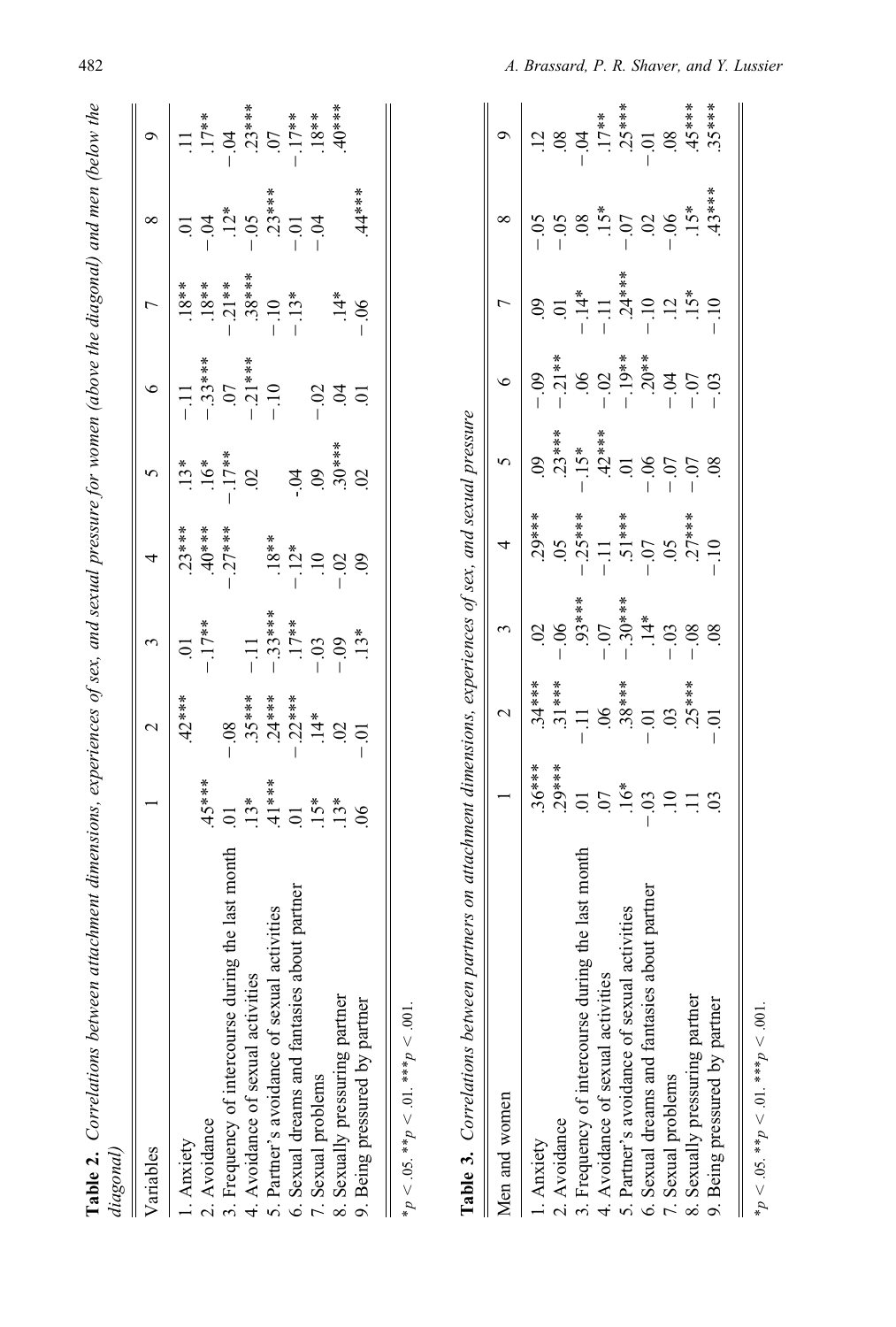predict various aspects of sexual experience. We centered all predictor variables around their respective means. In the first step of each analysis, we entered the following sociodemographic variables to statistically control for them: the participant's own age, relationship length, and number of children. The second step consisted of the participant's own attachment anxiety and avoidance scores. In the third step, we entered the partner's anxiety and avoidance scores to assess hypothesized partner effects. The final step included four interactions between individuals' own and their partners' attachment scores (e.g., man's anxiety by woman's avoidance). We further analyzed all significant interaction effects using Aiken and West's (1991) procedures. To predict sexual pressuring (which we coded dichotomously), we conducted logistic regression analyses using the same set of predictors. We dummy coded the sexual-pressuring variables (0 = *no* pressuring; 1 = some pressuring).

Women's experiences. Results for the women are summarized in Table 4. The attachment variables significantly predicted four of the five variables assessing the women's experience of sexual activity, with the only exception being their report of sexual problems. The logistic regression model also predicted their perception of sexual pressure from their partner.

First, relationship length was negatively associated with women's reported frequency of intercourse. Moreover, there were two interactions between a woman's and her partner's attachment styles. Following Aiken and West's (1991) procedure, we found that more anxious women reported a higher frequency of sexual intercourse ( $\beta = .22$ ,  $p < .05$ ) when their partner's anxiety score was also high (1 SD above the mean); in contrast, when men's attachment anxiety was low (1 SD below the mean), women's attachment anxiety did not significantly predict frequency of sexual intercourse ( $\beta = .07$ ,  $p > .05$ ). As shown in Figure 1a, the frequency of sexual intercourse was therefore lower when a nonanxious woman was paired with an anxious man. The second interaction supported one of our predictions (see Figure 1b): More avoidant women reported less frequent intercourse when their partners were also avoidant ( $\beta =$  $-.25, p \le .01$ ; in contrast, when women's avoidance score was low, men's avoidance did not predict frequency of sexual intercourse  $(\beta = .07, p > .05)$ . These two patterns recurred throughout the results, suggesting repeatedly that sexual aspects of the relationship were hindered if the man was anxiously attached and his partner was not, or if both of them were avoidant.

Second, women's avoidance of sexual relations was predicted by their number of children, their own avoidant attachment (as predicted), and their partner's high score on anxiety (as predicted) and low score on avoidance. Moreover, the combination of men's high anxiety and women's low anxiety predicted more avoidance of sex by women. As shown in Figure 1c, when women's anxiety score was low (1 SD below the mean), men's anxiety predicted women's avoidance of sexual intercourse ( $\beta = .39$ ,  $p < .001$ ), whereas when women were themselves anxious (1 SD above the mean), men's anxiety did not predict women's avoidance of sexual intercourse ( $\beta$  = .07,  $p > .05$ ). Thus, a more secure woman (in terms of anxiety) paired with an anxious man is more likely than usual to avoid sexual intercourse.

Third, women's perception of their partner's avoidance of sex was predicted by his avoidant attachment, which supports one of our predictions. Also in line with our expectations was a significant interaction between women's avoidance and men's avoidance (see Figure 1d), such that the women perceived their partner as more avoidant of sex if they were 1 SD above the mean on avoidance and their partner was more avoidant  $(\beta = .33, p < .001)$ . When women's avoidance score was low (1 SD below the mean), men's avoidance did not predict women's perception of men's avoidance of sexual intercourse  $(\beta = .04, p > .05).$ 

Fourth, as predicted, women were less likely to have romantic or sexual fantasies about their partner the more attachment avoidant the women were (the anticipated actor effect) and the more avoidant their partner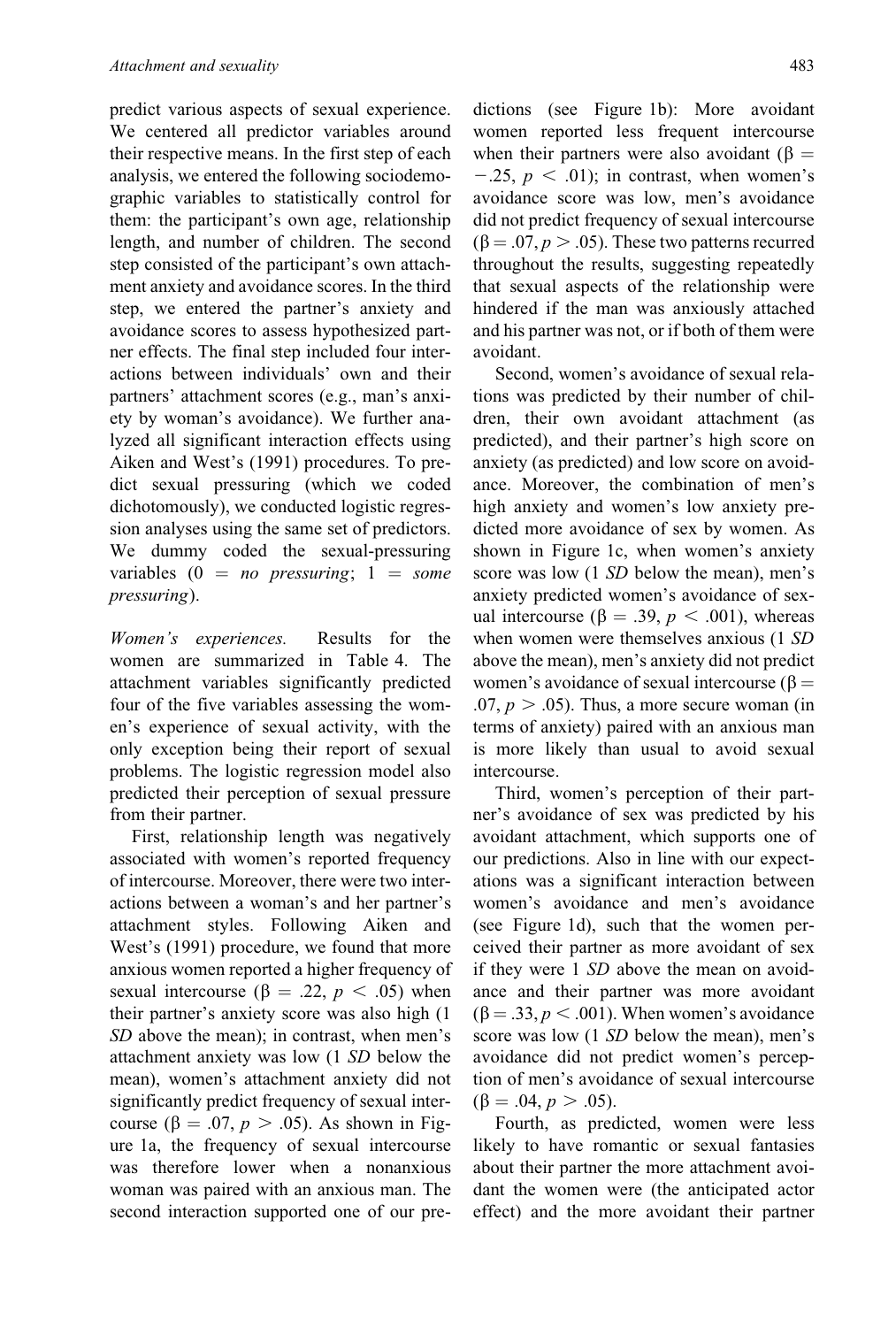|                                                     |                |                 |                                  | ŕ,             |                            |                     |                                   |              |                |                   |                                             |                      |                     |                     |                                |                 |
|-----------------------------------------------------|----------------|-----------------|----------------------------------|----------------|----------------------------|---------------------|-----------------------------------|--------------|----------------|-------------------|---------------------------------------------|----------------------|---------------------|---------------------|--------------------------------|-----------------|
|                                                     |                |                 | Frequency of<br>intercourse      |                |                            |                     | sexual activities<br>Avoidance of |              |                |                   | Partner's avoidance of<br>sexual activities |                      |                     |                     | Sexual dreams and<br>fantasies |                 |
| Variables                                           | B              | SEB             | $\circ$                          | $\Delta R^2$   | B                          | B<br>SE <sub></sub> | $\circ$                           | $\Delta R^2$ | B              | B<br>SE           | $\circ$                                     | $\Delta R^2$         | B                   | B<br>SE <sub></sub> | $\circ$                        | $\Delta R^2$    |
| Step 1                                              |                |                 |                                  | $.88**$        |                            |                     |                                   | $05*$        |                |                   |                                             | $\overline{0}$       |                     |                     |                                | $\overline{C}$  |
| Women's age                                         | $\odot$        | $\Xi$           | $\overline{0}$                   |                |                            | $\mathcal{S}$       | $50$ .                            |              | $-.02$         | $\Xi$             | $-0.02$                                     |                      | $\overline{C}$      | $\odot$             | $\ddot{\circ}$                 |                 |
| Relationship duration                               | $-29$          | $\overline{10}$ | $.19***$                         |                | $-10$                      | 60                  |                                   |              | 60.            | $\Xi$             | $\overline{0}$                              |                      | $\ddot{\mathrm{S}}$ | $\overline{10}$     | $\ddot{\mathrm{S}}$            |                 |
| Number of children                                  | $-0.2$         | $\overline{6}$  | $-.02$                           |                |                            | $\infty$            | $19*$                             |              | $-.02$         | $\infty$          | $\overline{0}$ .                            |                      | .08                 | $\infty$            | 08                             |                 |
| Step 2                                              |                |                 |                                  | $\Xi$          |                            |                     |                                   | $.11***$     |                |                   |                                             | $34*$                |                     |                     |                                | $.11***$        |
| Women's anxiety                                     | 96             | $\overline{0}$  | $\mathcal{S}$                    |                | $\widetilde{\mathcal{S}}$  | $\overline{0}$      | $\overline{0}$ .                  |              | $\Xi$          | $\ddot{\text{o}}$ | 0 <sup>0</sup>                              |                      | SO.                 | 80.                 | 60                             |                 |
| Women's avoidance                                   | $\overline{0}$ | $\odot$         | $\ddot{0}$                       |                | 38                         | $\Theta$            | $.38***$                          |              | $-0$           | $\overline{10}$   | $-0.1$                                      |                      | $\overline{27}$     | $\mathcal{S}$       | $.28**$                        |                 |
| Step 3                                              |                |                 |                                  | $\overline{0}$ |                            |                     |                                   | $.04**$      |                |                   |                                             | $\stackrel{*}{\sim}$ |                     |                     |                                | $\approx$       |
| Men's anxiety                                       |                | $\overline{0}$  | $\frac{8}{3}$                    |                |                            | $80^{\circ}$        | $.22***$                          |              | $-0.7$         |                   | $-0.7$                                      |                      |                     |                     | 65                             |                 |
| Men's avoidance                                     | $60 - 80$      | $\odot$         | $\overline{5}$<br>$\overline{1}$ |                | 23<br>23<br>$\overline{1}$ | $\infty$            | $.22***$                          |              | $\overline{c}$ | 99                | $21*$                                       |                      | $\frac{5}{20}$      | $\frac{80}{8}$      | $21*$                          |                 |
| Step 4                                              |                |                 |                                  | $.07**$        |                            |                     |                                   | $05*$        |                |                   |                                             | $\tilde{q}$          |                     |                     |                                | $\mathcal{S}$   |
| $W\text{-}\mathrm{an}x\times M\text{-}\mathrm{an}x$ | 22             | $\odot$         | $21*$                            |                |                            | $\mathbf{S}$        | $-17*$                            |              | $-0.3$         | $\overline{10}$   | $-0.3$                                      |                      |                     | $\ddot{\circ}$      | $\Xi$                          |                 |
| $W$ -anx $\times$ M-avoid                           | $-0.7$         | $\ddot{\circ}$  | $08$<br>I                        |                | $\overline{0}$             | $\overline{0}$      | $08$                              |              | $-0.6$         | $\overline{10}$   | $-0.7$                                      |                      | $\frac{80}{60}$     | 60.                 | 60                             |                 |
| $W\text{-avoid} \times M\text{-} \text{an} x$       | 50.            | $\Theta$        | $\overline{50}$                  |                | $\frac{13}{2}$             | $\overline{08}$     | $\ddot{.}$                        |              | $-0.8$         | $\ddot{6}$        | $-0.8$                                      |                      | $\ddot{\Omega}$     | .08                 | 03                             |                 |
| $W$ -avoid $\times$ M-avoid                         | $-19$          |                 | $26*$<br>I                       |                | $-0$                       | $\Omega$            | $\ddot{\rm o}$                    |              | $\ddot{c}$     | $\infty$          | $27**$                                      |                      | 06                  | $\overline{0}$      | $\overline{0}$                 |                 |
| Total                                               |                |                 |                                  | $\frac{8}{18}$ |                            |                     |                                   | .26          |                |                   |                                             | $\ddot{13}$          |                     |                     |                                | $\overline{17}$ |
|                                                     |                |                 |                                  |                |                            |                     |                                   |              |                |                   |                                             |                      |                     |                     |                                |                 |

Table 4. Hierarchical multiple regression analyses for women's sexual experiences Table 4. Hierarchical multiple regression analyses for women's sexual experiences

Note: W-anx = women's axiety; M-anx = men's axiety; W-avoid = women's avoidance; M-avoid = men's avoidance.<br>\* $p < .05$ . \*\* $p < .01$ . \*\*\* $p < .001$ . Note. W-anx = women's axiety; M-anx = men's axiety; W-avoid = women's avoidance; M-avoid = men's avoidance.  $*_{p} < .05.$   $*_{p} < .01.$   $*_{p} < .001.$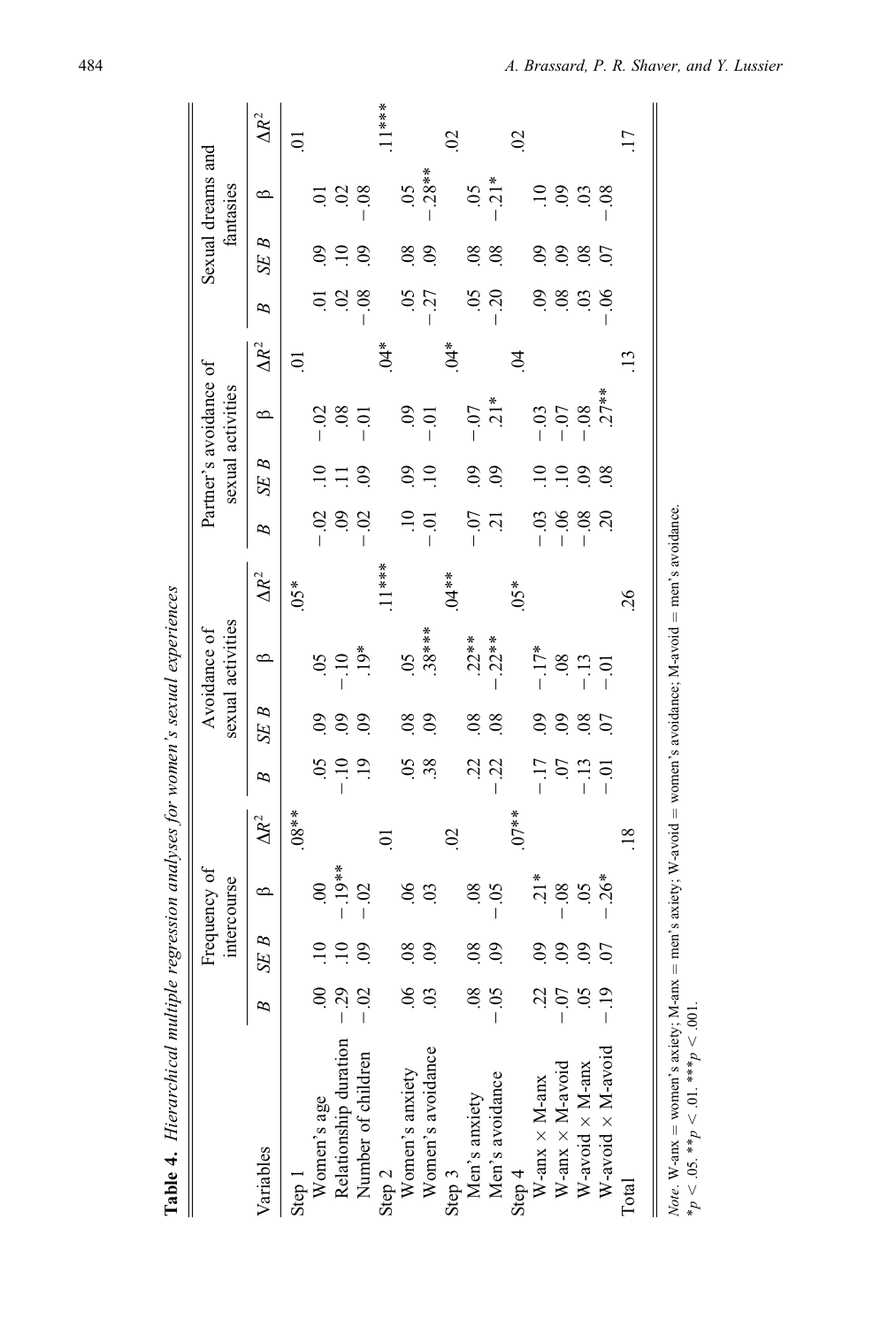

Figure 1. Interaction effects for women's reports of sexual experience: (a) the interaction of women's anxiety and men's anxiety in predicting women's reports of intercourse frequency, (b) the interaction of men's avoidance and women's avoidance in predicting women's reports of intercourse frequency, (c) the interaction of men's anxiety and women's anxiety in predicting women's avoidance of sex, and (d) the interaction of men's avoidance and women's avoidance in predicting women's reports of their partners' avoidance of sex.

was (the anticipated partner effect), suggesting less investment in the relationship or less passion. These two attachment-avoidance variables explained 17% of the variance in the dreams-and-fantasies variable.

Finally, the logistic regression analysis showed that women's perception of sexual pressure from their partner was predicted by their own age ( $B = -.24$ ,  $p < .001$ ) and their number of children ( $B = .58$ ,  $p < .01$ ). Specifically, the younger the women were and the more children they had, the more likely they were to report being sexually pressured by their partner. Attachment variables did not predict their perception of men's verbal insistence to engage in sexual activities.

Men's experiences. For men, as shown in Table 5, we obtained four of the five expected results—all except the one having to do with sexual dreams and fantasies. In addition, men's use of pressure tactics to have sexual intercourse proved to be predictable. We will describe each result in turn.

First, men's frequency of intercourse was predicted by relationship length and two significant interactions. Specifically, men in longer relationships had sex less often, as was the case for women. Also consistent with the women's results, men reported having sexual intercourse more often to the extent that they and their partner were anxiously attached (see Figure 2a). Following Aiken and West's (1991) procedures, we found that when women's anxiety scores were low (1 SD below the mean), men's anxiety scores did not predict frequency of sexual intercourse ( $\beta = .03$ ,  $p > .05$ ), whereas when women's anxiety scores were high (1 SD above the mean) anxious men reported more frequent sexual intercourse ( $\beta = .28$ ,  $p < .01$ ). As anticipated (see Figure 2b), more avoidant men also reported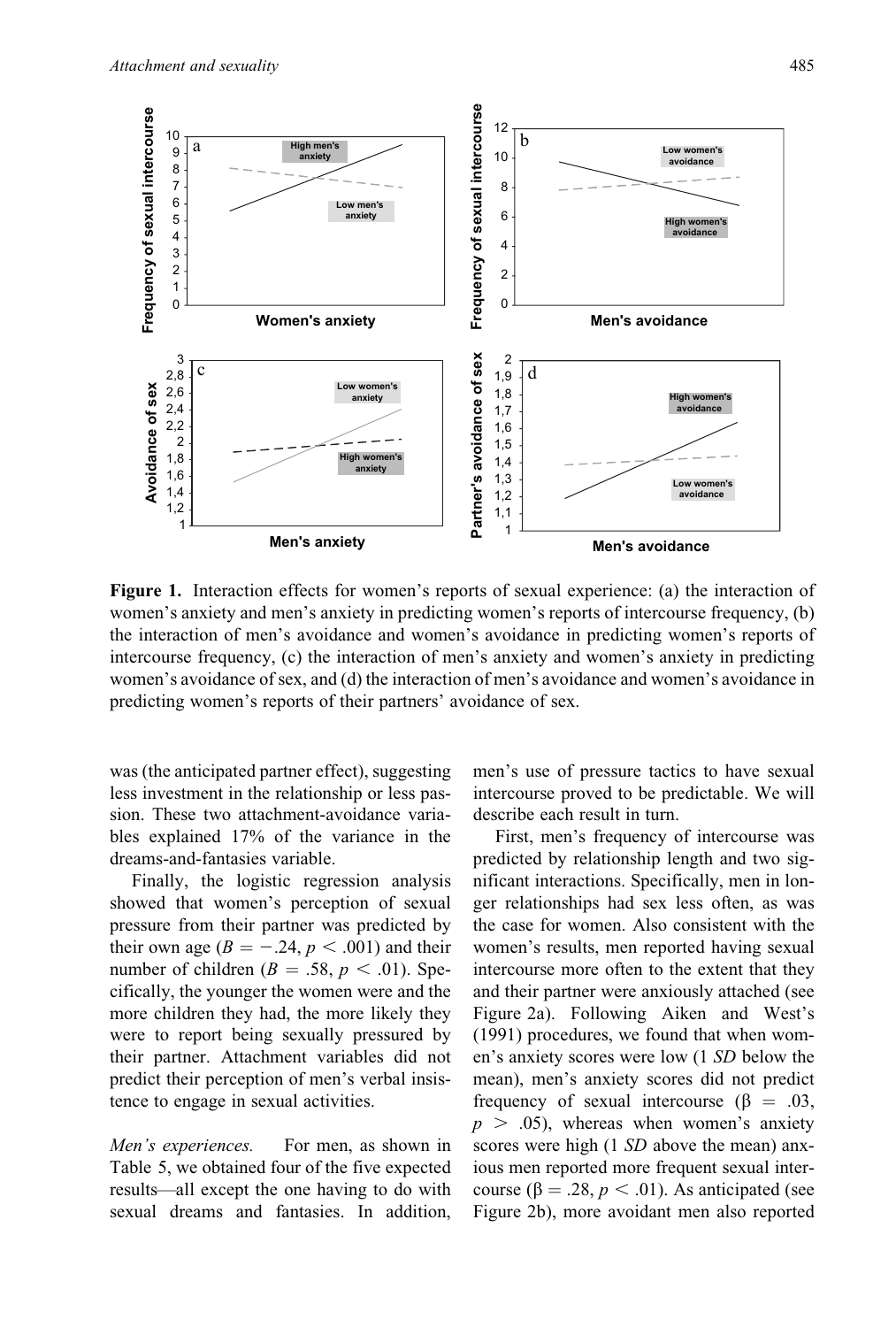|                                                                                                                                                | Frequency of<br>intercourse          |                |                |                 | sexual activities<br>Avoidance of |                     |                |                | Partner's avoidance of<br>sexual activities |                     |                 | problems<br>Sexual |                 |                |
|------------------------------------------------------------------------------------------------------------------------------------------------|--------------------------------------|----------------|----------------|-----------------|-----------------------------------|---------------------|----------------|----------------|---------------------------------------------|---------------------|-----------------|--------------------|-----------------|----------------|
| SEB<br>B<br>Variables                                                                                                                          | $\circ$                              | $\Delta R^2$   | B              | B<br>SE         | $\circ$                           | $\Delta R^2$        | B              | B<br>SE        | $\circ$                                     | $\Delta R^2$        | B               | SE B               | $\circ$         | $\Delta R^2$   |
| Step 1                                                                                                                                         |                                      | $0.5*$         |                |                 |                                   | $\ddot{\mathrm{C}}$ |                |                |                                             | $08**$              |                 |                    |                 | $0.5*$         |
| Men's age                                                                                                                                      | $\ddot{13}$                          |                | $-18$          | $\Xi$           |                                   |                     | $\overline{c}$ |                | $-0.20*$                                    |                     |                 | $\mathfrak{S}$     |                 |                |
| 9.9<br>$-27$<br>Relationship duration                                                                                                          | $.27***$<br>$\overline{\phantom{a}}$ |                | $-0.4$         |                 | $-16$<br>$-03$                    |                     | $\overline{1}$ | 89             | .08                                         |                     | $\frac{2}{10}$  |                    | $^{*}$ .09      |                |
| $^{\circ}$<br>$-0.4$<br>Number of children                                                                                                     | S.<br>$\overline{\phantom{a}}$       |                | $\overline{0}$ |                 | $\widetilde{9}$                   |                     | 0.7            | $\infty$       | $.21**$                                     |                     | 06              | $\Xi$              | $\frac{8}{3}$   |                |
| Step 2                                                                                                                                         |                                      | $\overline{0}$ |                |                 |                                   | $10***$             |                |                |                                             | $.11***$            |                 |                    |                 | $\overline{0}$ |
| $\ddot{\circ}$<br>$-0.3$<br>Men's anxiety                                                                                                      | $-0.3$                               |                | $-0.5$         | $\overline{10}$ | $-0.4$                            |                     | 26             |                | $.27***$                                    |                     |                 | $\Xi$              | $\Xi$           |                |
| $\overline{6}$<br>$-06$<br>Men's avoidance                                                                                                     | $-0.06$                              |                | $\hat{=}$      | $\overline{10}$ | $.38***$                          |                     | 02             | 80,0           | $\overline{0}$                              |                     | $\Xi$           | $\Xi$              | $\Xi$           |                |
| Step 3                                                                                                                                         |                                      | $\overline{0}$ |                |                 |                                   | $\overline{c}$      |                |                |                                             | $.07***$            |                 |                    |                 | $\odot$        |
| $\overline{10}$<br>Women's anxiety                                                                                                             |                                      |                | Ę              | $\Xi$           | $-10$                             |                     | $\frac{5}{15}$ |                | $-15$                                       |                     | $\Xi$           | కి                 | $\Xi$           |                |
| $\frac{8}{2}$<br>07<br>Women's avoidance                                                                                                       | $\frac{8}{2}$                        |                | $\frac{1}{2}$  | $\overline{10}$ | $-0$                              |                     | 39             | $\frac{80}{6}$ | $42***$                                     |                     | $-17$           | $\Xi$              | $-17$           |                |
| Step 4                                                                                                                                         |                                      | $.08**$        |                |                 |                                   | $\mathcal{S}$       |                |                |                                             | $\ddot{\mathrm{c}}$ |                 |                    |                 | $\overline{5}$ |
| $\overline{10}$<br>$\ddot{32}$<br>$\ensuremath{W}\xspace^{-an} \ensuremath{x}\xspace \times \ensuremath{M}\xspace^{-an} \ensuremath{x}\xspace$ | $.32***$                             |                | $\ddot{5}$     | $\overline{c}$  | $\ddot{ }$                        |                     |                |                | $\ddot{q}$                                  |                     |                 |                    |                 |                |
| $\overline{10}$<br>$-22$<br>$W$ -anx $\times$ M-avoid                                                                                          | $24*$<br>I                           |                | $-0.06$        | $\equiv$        | $-0.06$                           |                     | <b>SSS</b>     | 89             | $\mathfrak{S}$                              |                     | $\frac{1}{1}$   | $\equiv$           | $\frac{11}{10}$ |                |
| $\Theta$<br>$-14$<br>$W$ -avoid $\times$ M-anx                                                                                                 | $\ddot{.}$<br>I                      |                | $-10$          | $\overline{10}$ | $-10$                             |                     | I              | 08             | $-16$                                       |                     | 07              | $\Xi$              | $rac{8}{21*}$   |                |
| $80^{\circ}$<br>$\overline{0}$<br>$W$ -avoid $\times$ M-avoid                                                                                  | 50<br>$\overline{1}$                 |                | S.             | $\infty$        | $\widetilde{S}0$ .                |                     | $\ddot{5}$     | $\Omega$       | $-0.6$                                      |                     | $\overline{16}$ | $80^{\circ}$       |                 |                |
| Total                                                                                                                                          |                                      | $\frac{15}{1}$ |                |                 |                                   | $\frac{6}{1}$       |                |                |                                             | 29                  |                 |                    |                 | $\ddot{13}$    |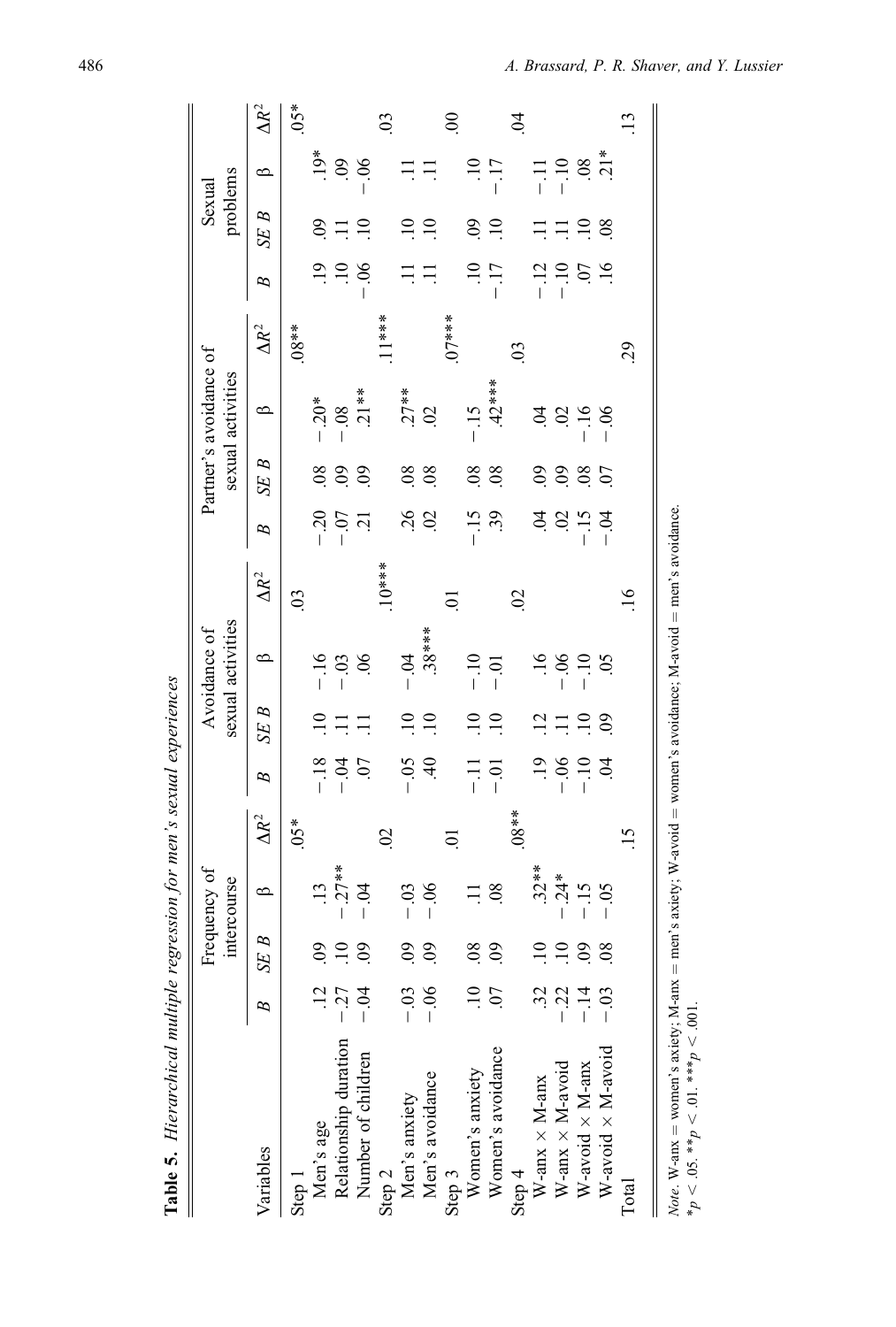

Figure 2. Interaction effects for men's reports of sexual experience: (a) the interaction of men's anxiety and women's anxiety in predicting men's reports of intercourse frequency, (b) the interaction of men's avoidance and women's anxiety in predicting men's reports of intercourse frequency, and (c) the interaction of men's avoidance and women's avoidance in predicting men's reports of sexual problems.

having sexual intercourse less often ( $\beta$  =  $-0.27, p < .01$ ) to the extent that their partner's anxiety score was high (1 SD above the mean), but men's avoidance did not predict their frequency of sexual interactions ( $\beta = -.09, p >$ .05) when their partner was not anxious (1 SD below the mean).

Second, men's avoidant attachment was the only significant predictor of their self-reported avoidance of sexual activities, once we considered other variables. As predicted (an actor effect), more attachment-avoidant men reported being more avoidant of sex, explaining 16% of the variance. There were no significant interactions.

Third, men's perception of their partner's avoidance of sex was predicted by the couple's number of children, men's age, and both the men's attachment anxiety (the anticipated actor effect) and their female partner's avoidant attachment (an anticipated partner effect) – part of the familiar pattern. This model

explained 29% of the variance in men's perceptions of women's avoidance of sex. There were no significant interactions.

Fourth, men's level of sexual problems was predicted by their own age and by the interaction between their and their partner's avoidance (see Figure 2c). When women's avoidance score was low (1 SD below the mean), men's avoidance did not predict their own reports of sexual problems ( $\beta = -.07, p > .05$ ), but when women's avoidance was high (1 SD) above the mean), men's avoidance predicted their own report of more sexual problems ( $\beta$  = .28,  $p < .05$ ). Thus, men reported more sexual problems when they and their partner had avoidant attachment styles.

Finally, results of the logistic regression analysis showed that men's age and their attachment anxiety scores predicted their reports of sexually pressuring their partner. Men were more likely to pressure their partner if they were younger  $(B = -.08, p < .05)$ ,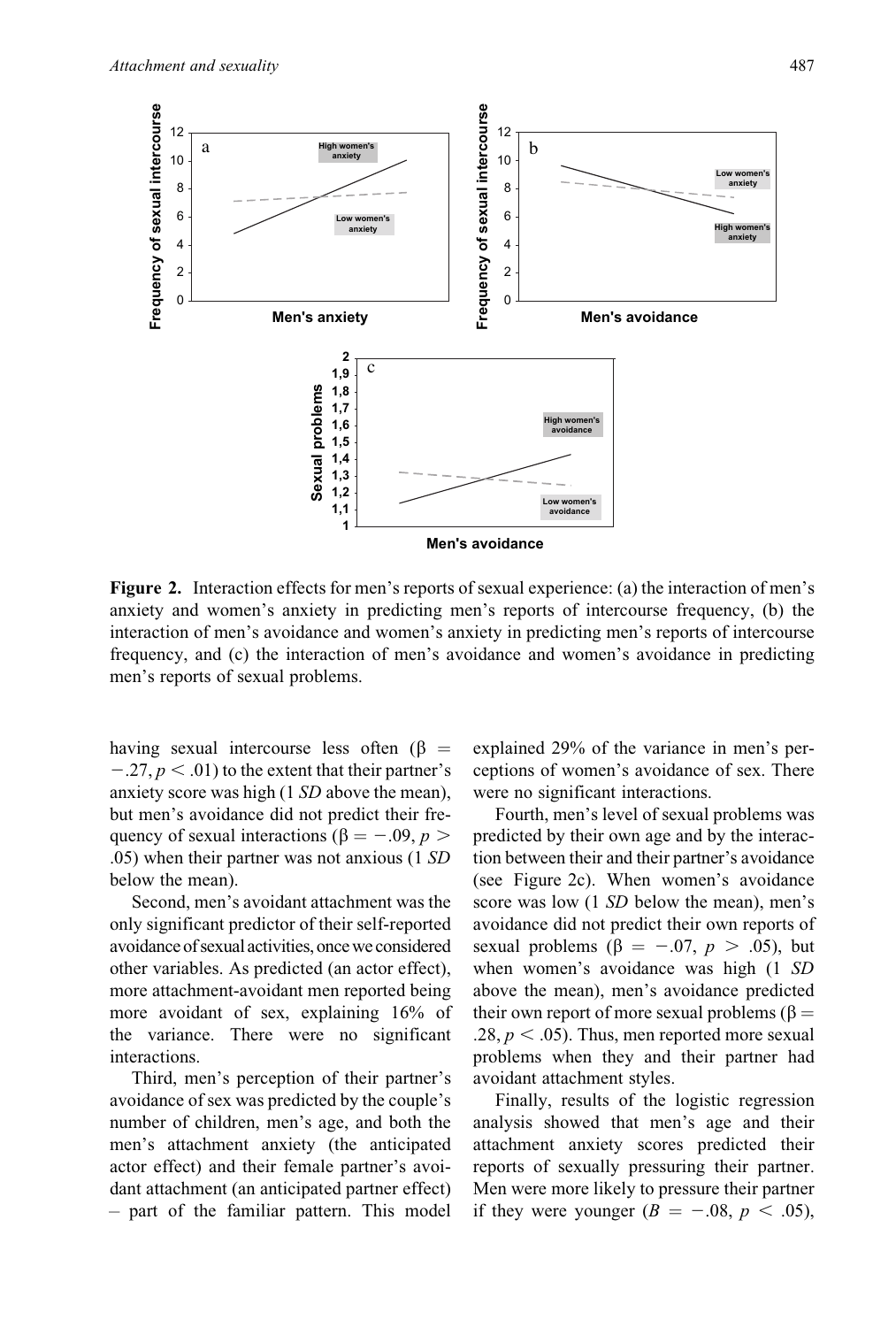consistent with women's reports. In line with our predictions, more anxiously attached men reported being more insistent about having sex  $(B = .38, p < .05)$ , regardless of their partner's attachment style.

# **Discussion**

We intended this study to expand research on attachment style and sexuality by considering adults who were older than the college students who are usually studied and by studying both members of long-term and more stable couple relationships. Gender differences on the attachment variables replicated findings from previous studies: Women were more attachment-anxious than men (see Bartholomew & Horowitz, 1991, for another example), whereas men were slightly more avoidant (as also reported by Schmitt et al., 2003). Women reported avoiding sex more than men did, and men seemed to agree (i.e., to report more partner avoidance of sex), which is compatible with the literature (Klusmann, 2002). Men were more likely than women to insist on having sex, as also reported by Anderson and Struckman-Johnson (1998). Women reported more sexual problems than men, although the rates of problems were low for both genders. Women also reported more romantic fantasizing than men did, which might be the simple truth or perhaps a result of men having the same number of fantasies as women but devoting more of them to people other than their primary romantic partner (Hicks & Leitenberg, 2001).

What is less compatible with the literature on attachment, particularly the literature on college-aged dating partners, is the correlation between the two attachment dimensions (anxiety and avoidance) for both men and women. Most research on attachment has focused on college student samples, within which about half of the participants were involved in relationships, and the correlations between the two scales have always fluctuated around zero. According to Brennan et al.'s (1998) use of Bartholomew's (1990) theoretical analysis, and based on their own results from a very large student sample, Brennan et al. believed that the two dimensions were orthogonal.

Feeney et al. (2001) conducted one of the few studies with married couples but did not mention the correlation between anxiety and avoidance in their sample. In our sample, the partners were engaged in stable relationships and they appeared to be relatively secure (which, as mentioned earlier, might have been partly a result of insecure couples opting out of the study). This might have had the effect (compared with student samples) of causing the two dimensions to be more correlated (because security is indicated by relatively low scores on both dimensions). This possibility seems not to have been specifically addressed in previous studies, but it might be an important difference between dating partners and married or cohabiting partners.

With respect to sociodemographic variables, we found that the presence of children, relationship duration, and age were important to consider in the case of our long-term couples. These variables might be less important in college dating studies because few college couples have children or are more than 24 years of age. Among our married and cohabiting sample, the number of children was associated with more avoidance of sexual relations on the part of women, as reported by the women themselves and their partners. Because women are still the main provider of care to children (Fredriksen-Goldsen & Scharlach, 2001), they may be less sexually available the more children they have. The presence of children was also related to women's sense of being sexually pressured by their partner. Women's perception of being sexually pressured by their partner was negatively associated with the women's age, which is consistent with Stets and Straus's (1990) finding that younger people are more likely to be aggressive with their romantic partners.

For both men and women, relationship duration was negatively associated with frequency of sexual intercourse, a pattern that is consistent with other studies (Willets, Sprecher, & Beck, 2004) and that may not occur so significantly in dating couples who are still in the so-called honeymoon phase of their relationships (Aubin & Heiman, 2004). Younger men reported fewer sexual problems, using more sexual pressuring tactics,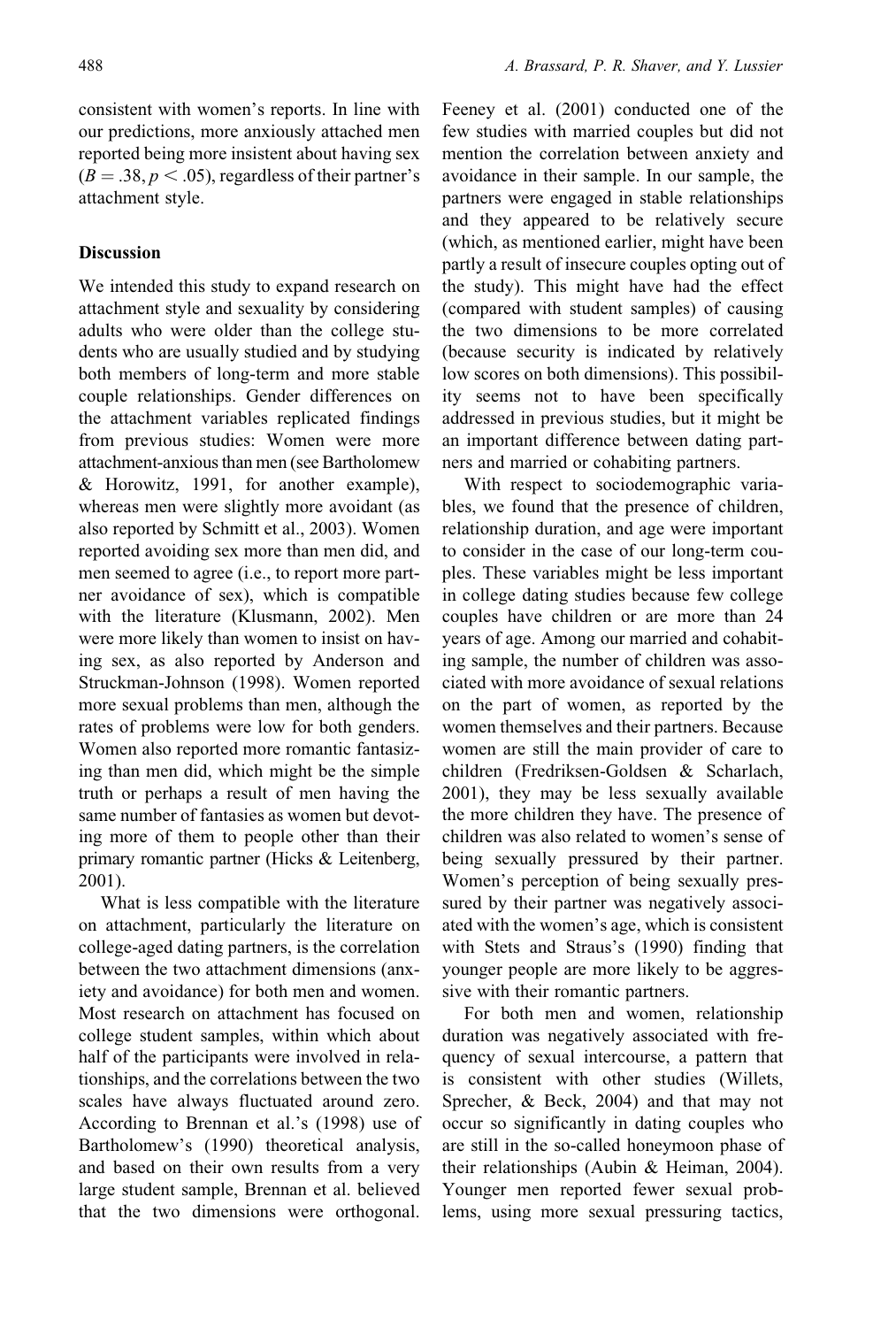and having a greater tendency to perceive their partner as avoiding sexual activities. It is possible that young men have stronger sexual motivation, which might explain why they sexually pressure their partners and perceive their partners as more avoidant of sexual activities.

Turning to the main findings, the higher a woman's and her partner's scores on avoidant attachment, the less often she reported having sexual intercourse, which is not explicable in terms of the measure of avoidant attachment itself because it does not mention sex at all. This result is compatible with those from previous studies (e.g., Bogaert & Sadava, 2002; Gentzler & Kerns, 2004). As predicted, we also found that more avoidant men reported having sex less often if their female partner was attachment anxious, possibly because the women were interested in physical affection and psychological intimacy but the men were uncomfortable with manifestations of affection during sex (Hazan, Zeifman, & Middleton, 1994). Moreover, there was a pervasive interaction between men's and women's attachment styles: Whereas two anxious partners often had a high rate of sexual intercourse, the combination of an anxiously attached man with a less anxiously attached woman was related to a lower rate of sexual intercourse. It seems possible that anxious men's needs for reassurance and closeness were well received by more anxious women with similar needs but that this neediness was less acceptable to nonanxious women.

We observed the same kind of interaction with respect to women's avoidance of sex. When the male partner was anxiously attached and the woman was relatively low on the anxiety dimension, she was more likely to avoid sex according to her own report. Women's avoidance of sexual activity was also higher when their own score on avoidant attachment was high, suggesting that avoidant women notice their own avoidance of sexual encounters. In addition, women tended to avoid sex when their male partner's attachment anxiety was high, as well as when their partner's avoidance was low. This suggests that women may notice their avoidance of sexual interactions most when their partner anxiously seeks

sexual intimacy or at least does nothing to avoid it. For men, as anticipated, their own avoidant attachment score was the only significant predictor of their self-reported avoidance of sex. Thus, avoidant attachment within the context of a committed long-term relationship seems to encourage avoidance of sex in both men and women. Moreover, men's attachment anxiety also interferes with sexuality in that women seem to avoid sexual activities more when their partner is anxiously attached.

Women's perception of their partner's avoidance of sex was predicted by his avoidant attachment, consistent with the men's reports. There was also a significant interaction between women's and men's avoidant attachment, such that even an avoidant woman perceived her partner as avoidant of sexuality if she and he both scored high on avoidant attachment. In contrast, anxious men and men in a relationship with a more attachmentavoidant partner perceived her as more sexavoidant. Thus, anxious men and men with an attachment-avoidant partner seemed the most likely to experience their partner as avoiding sex, consistent with the women's own reports.

Men's and women's avoidant attachment scores were associated with women having fewer sexual dreams and fantasies about their partner. This could reflect a general lack of passion experienced by the women paired with avoidant men or the tendency of avoidant women to imagine sex with extradyadic partners as a way to distance themselves from their primary partner (Fraley, Davis, & Shaver, 1998). Women's degree of sexual difficulty was not predicted, in the regression analyses, by their own or their partner's attachment style. But men's level of sexual problems was predicted by the interaction of their own and their partner's avoidant attachment. Specifically, more avoidant men reported more sexual problems if their partner was also avoidant. Perhaps men's sexual problems are more likely to reveal themselves in the presence of an avoidant partner because both partners might be uncomfortable discussing the problem (Feeney & Noller, 2004).

Finally, women's reports of sexual pressure from their partner were not predicted by the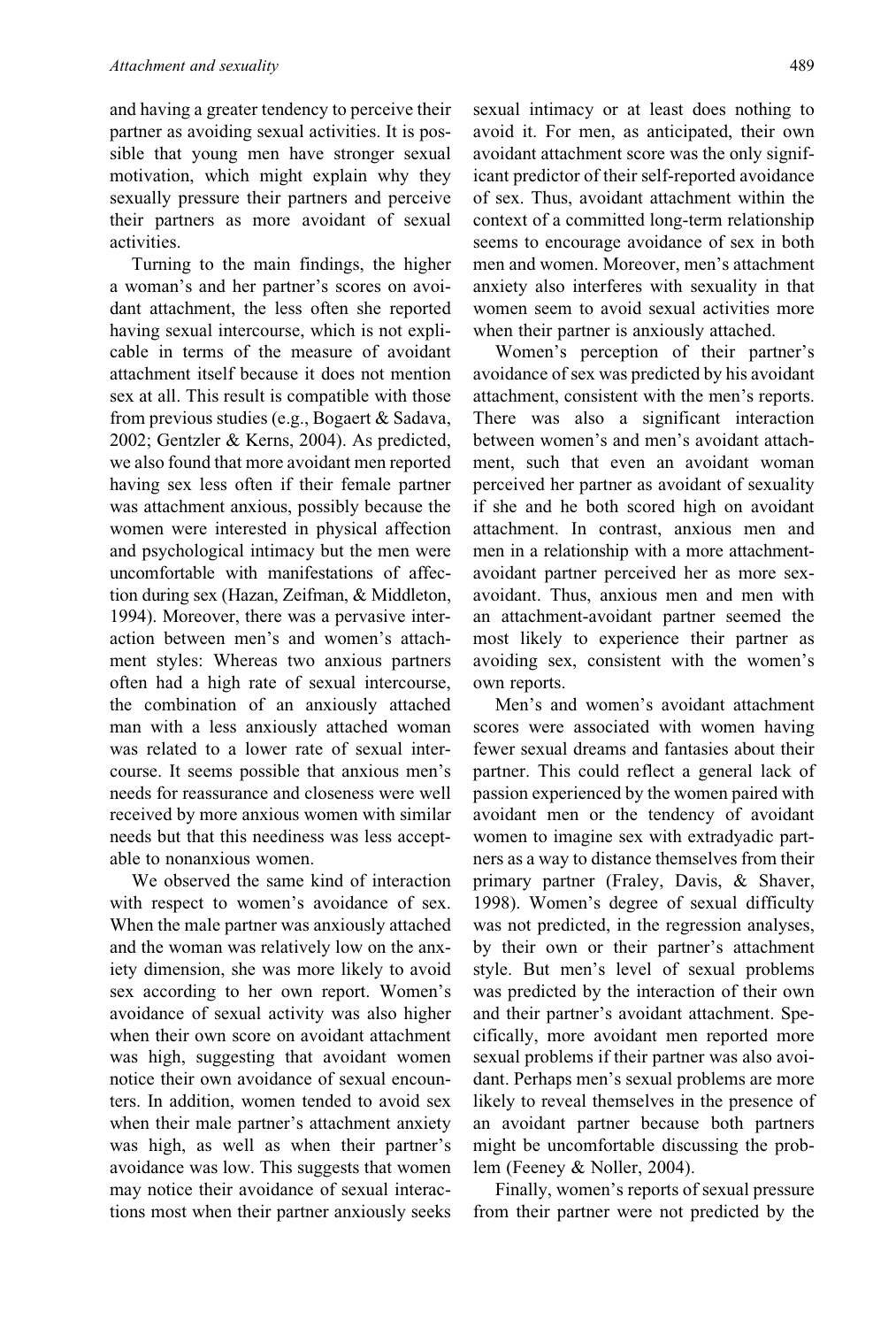attachment variables. Anxious men, however, were more likely to report pressuring their partner to have sexual intercourse, which we interpret as a sign of their intense neediness or insistence to obtain reassurance about sexual interactions with their female partner. Consistent with previous findings (e.g., Davis, 2006; Smallbone & Dadds, 2001), anxious men may be more likely to sexually pressure their partner as a way to increase intimacy or when they experience threats to the relationship or its degree of closeness.

In summary, avoidant attachment was linked with two strategies for limiting intimacy in sexual relationships of committed couples: avoidance of sexual encounters and having fewer sexual fantasies about one's partner, but only for women. Men's sexual difficulties were also associated with men's avoidant attachment (but only with an avoidant partner), which may reflect their discomfort with intimacy.

With respect to attachment anxiety, although anxiously attached individuals seek and value intimacy in their sexual relationships, their neediness and insecurity may undermine the development of mutually comfortable sexuality. We saw this tendency most clearly among anxious men, who had sex less often if their partner was not also anxious, perceived their partner as avoiding sex (which she was, according to the women's reports), and exerted more pressure to have sexual intercourse. Attachment anxiety worked somewhat differently for women. Women's anxiety (in interaction with men's avoidance) was linked with a lower frequency of sexual intercourse, but mainly in a relationship with an avoidant man, perhaps because the anxious women were seeking affection and the avoidant men were not interested in that kind of intimacy (Hazan et al., 1994). Overall, the results show how important it is to consider both couple members' attachment styles and sexual experiences, because the dynamics involved are complex.

Our study was limited in certain respects. First, one always has to worry about selfpresentation biases when using self-report measures. In this study, however, there was fairly good agreement about frequency of intercourse, avoidance of sexual activities, and one partner pressuring the other to engage in sexual intercourse, suggesting that people were generally honest. Moreover, sexual matters may be easier to discuss on an anonymous questionnaire than in person, and many of the participants' candid reports (e.g., about their own avoidance and anxiety, about their sexual problems and avoidance of sex) suggest that they were not simply attempting to present themselves positively.

A second weakness is the correlational nature of the study, which limits our ability to draw conclusions about causality. Insecure attachment styles could cause negative sexual experiences, or people could become less secure over time as a result of negative sexual experiences, or both insecurity and negative sexual experiences could be caused by some third variable (e.g., temperamental neuroticism). This seems unlikely, because attachment scores are fairly stable over time (Zhang & Labouvie-Vief, 2004), and attachment effects have been obtained in many studies even when neuroticism and other alternative explanatory variables were statistically controlled (e.g., Mikulincer, Shaver, Gillath, & Nitzberg, 2005). In order to assess temporal changes in attachment relationships, it might be possible to focus on state attachment securities and insecurities (instead of treating attachment style as a trait concept, as we did here), which may fluctuate hour by hour or day by day depending on experiences (e.g., Davila & Sargent, 2003). No matter how attachment is assessed, it will be important to conduct longitudinal research on attachment and sexuality to see the dynamic interplay of different variables over the course of a relationship.

Although interesting findings emerged from this study, the amount of variance explained in the sexual experience and sexual pressure variables ranged from 13% to 29%, indicating that more powerful measures should be developed and that other factors (e.g., sexual motives and attitudes, sexual satisfaction, relationship commitment and satisfaction) should be considered. It is also important to remember that we measured the sexual experience variables, which were part of a long and fairly broad-ranging questionnaire, with single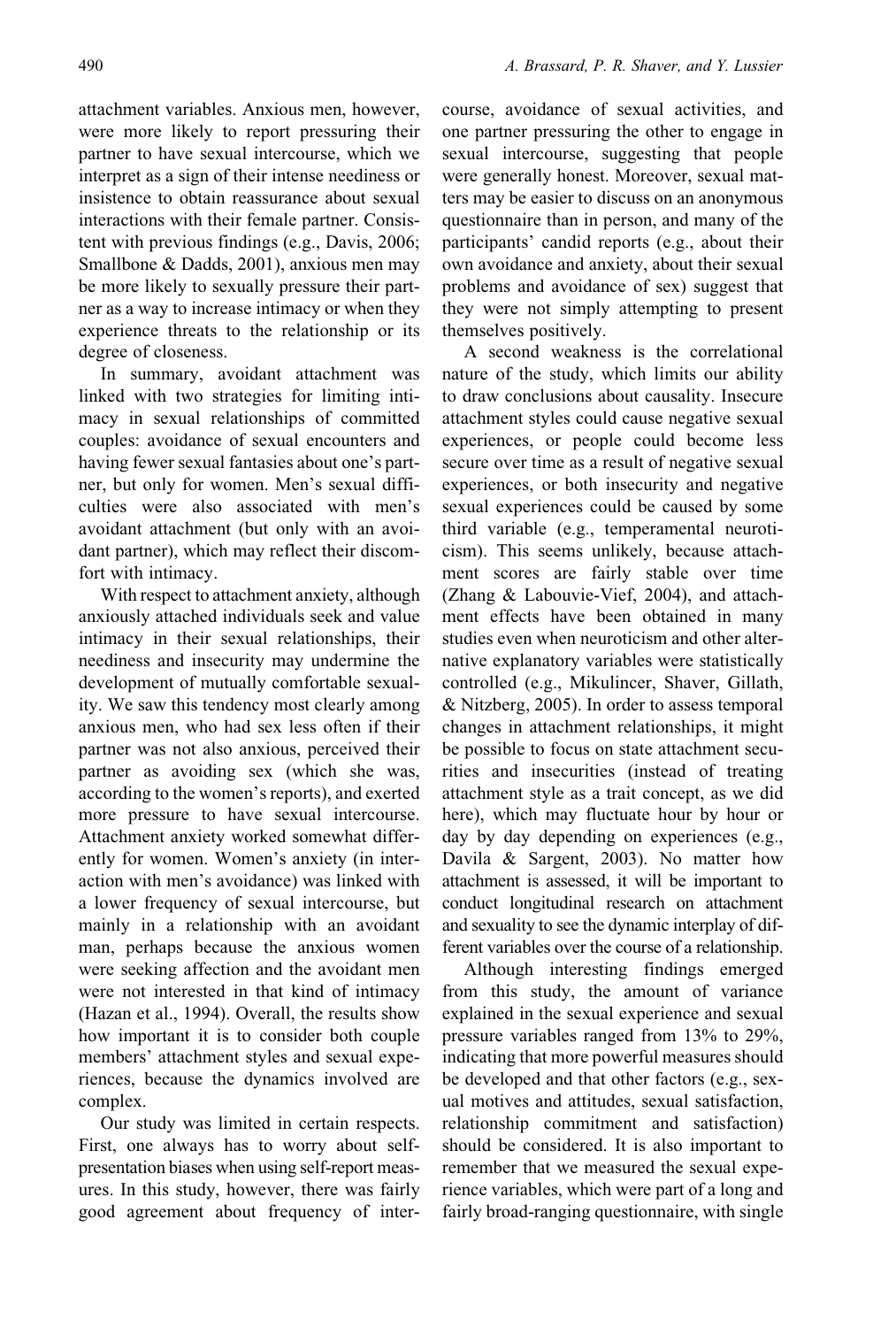items. The variables should now be assessed with multi-item scales, and additional measures should be designed to test some of our interpretations and speculations about mediating processes. Another limitation of our measures was evident only after we analyzed the data: We did not ask about extradyadic sex or sexual fantasies about extradyadic partners. In several cases, it seemed possible that part of the explanation of our results might lie outside the relationships we studied. In future studies, it will be important to ask more broadly about partners' sexual fantasies and extrarelationship sexual activities.

The way the data were analyzed had both advantages and disadvantages. On the one hand, the separate multiple regression analyses allowed us to use the dyad as the unit of analysis (i.e., the N was the number of dyads) and to explore the actor, partner, and interactive effects we were interested in separately for men and women without violating the interdependence assumption (Cook & Kenny, 2005). This technique also had the advantage of allowing us to explore the dynamics of serious relationships with respect to sex, something that we could not have done with individuallevel analyses (which allow for actor effects only). On the other hand, our statistical analyses tend to emphasize gender differences, although we cannot interpret differences between results from the two regression analyses as indicative of significant differences between men and women (Kashy, Campbell, & Harris, 2006). Other statistical approaches, such as structural equation modeling and multilevel modeling might, theoretically, have been good ways to test our hypotheses by considering the sexual variables for both partners at the same time. The nature of our measures (single items) and hypotheses (no gender differences anticipated) did not allow us to use those techniques, which usually require continuous, multi-item measures. This would be another worthy goal for future studies.

We do not expect differences between the French-Canadian couples studied here and couples from other Western societies, although the majority of the couples in our study were cohabiting rather than married. In the province of Quebec, cohabitation is relatively frequent and perceived as a prelude to marriage as well as a fairly stable alternative type of union (Le Bourdais & Lapierre-Adamcyk, 2004). It is not clear, however, how applicable these findings would be outside of Western contexts.

Despite these limitations, our study adds considerably to previous findings on attachment and sexuality by showing that romantic attachment theory applies to a broad age range of young adults in committed, long-term relationships, and that the findings apply to both members of actual couples and not only to single members of couples or to uncoupled individuals, the groups most commonly studied in the past. In many cases, there were significant interactions between couple members' attachment insecurities, indicating that particular couple dynamics may be important in causing sexual difficulties. Future studies on attachment and sexuality should also consider both members of both satisfied, high-functioning couples and couples who are seeking couple counseling or sex therapy.

The findings should be useful to researchers studying the sexual aspects of couple relationships and to couple counselors and sex therapists who may wish to consider how avoidance of sexual activities, sexual coercion, and sexual problems are embedded in a network of sociodemographic and psychological factors including attachment styles. When working with couples, clinicians can use our findings to conceptualize sexual problems of married or cohabiting men by assessing both partners' attachment styles and seeing if there is a mutually avoidant dynamic in play. It is also possible that women who present with ''low desire'' as compared to their partner's level of desire are in fact experiencing less desire because of their partner's insistence on having sex to reassure themselves. Therapists can make good use of attachment theory in helping both partners acknowledge their respective emotional and sexual needs, as well as in teaching them how to express and fulfill those needs by using a wider range of sexual and nonsexual behaviors. By explaining to couples the manifestations of each individual's attachment style (and their particular combination of attachment styles), therapists can also help couples recognize how their attachment orientations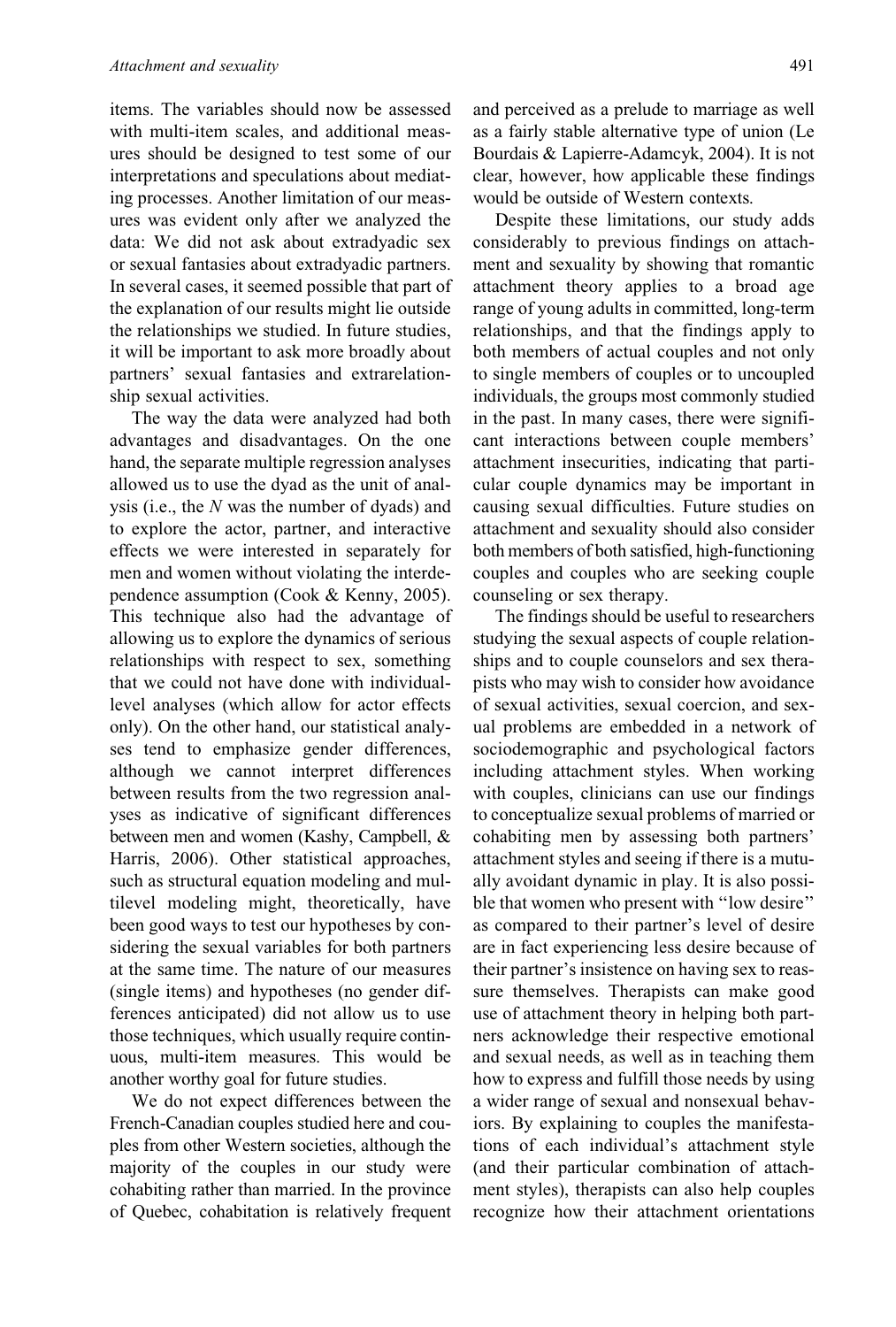have contributed to the development and continuation of their sexual difficulties. Finally, therapists can provide a secure base for exploring each partner's attachment models to work against their expectations of rejection or unavailability and to prevent attachment injuries that may arise from their sexual interactions (see Johnson & Whiffen, 2003).

## References

- Aiken, L. S., & West, S. G. (1991). Multiple regression: Testing and interpreting interactions. Newbury Park, CA: Sage.
- Ainsworth, M. S., Blehar, M. C., Waters, E., & Wall, S. (1978). Patterns of attachment: A psychological study of the strange situation. Oxford: Lawrence Erlbaum.
- Allen, E. S., & Baucom, D. H. (2004). Adult attachment and pattern of extradyadic involvement. Family Process, 43, 467–488.
- Anderson, P. B., & Struckman-Johnson, C. (1998). Sexually aggressive women: Current perspectives and controversies. New York: Guilford Press.
- Aubin, S., & Heiman, J. R. (2004). Sexual dysfunction from a relational perspective. In J. H. Harvey, A. Wenzel, & S. Sprecher (Eds.), The handbook of sexuality in close relationships (pp. 477–517). Mahwah, NJ: Lawrence Erlbaum.
- Bartholomew, K. (1990). Avoidance of intimacy: An attachment perspective. Journal of Social and Personal Relationships, 7, 147–178.
- Bartholomew, K., & Horowitz, L. M. (1991). Attachment styles among young adults: A test of a four-category model. Journal of Personality and Social Psychology, 61, 226–244.
- Birnbaum, G. E., Reis, H. T., Mikulincer, M., Gillath, O., & Orpaz, A. (2006). When sex is more than just sex: Attachment orientations, sexual experience, and relationship quality. Journal of Personality and Social Psychology, 91, 929–943.
- Bogaert, A. F., & Sadava, S. (2002). Adult attachment and sexual behavior. Personal Relationships, 9, 191–204.
- Bowlby, J. (1982). Attachment and loss: Vol. I. Attachment (2nd ed.). New York: Basic Books. (Original work published 1969)
- Brennan, K. A., Clark, C. L., & Shaver, P. R. (1998). Selfreport measurement of adult-attachment: An integrative overview. In J. A. Simpson & W. S. Rholes (Eds.), Attachment theory and close relationships (pp. 46–76). New York: Guilford Press.
- Brennan, K. A., & Shaver, P. R. (1995). Dimensions of adult attachment, affect regulation, and romantic relationship functioning. Personality and Social Psychology Bulletin, 21, 267–283.
- Collins, N., & Read, S. J. (1990). Adult attachment, working models, and relationship quality in dating couples. Journal of Personality and Social Psychology, 58, 644–663.
- Cook, W. L., & Kenny, D. A. (2005). The actor-partner interdependence model: A model of bidirectional effects in developmental studies. International Journal of Behavior Development, 29, 101–109.
- Cooper, M. L., Pioli, M., Levitt, A., Talley, A. E., Micheas, L., & Collins, N. (2006). Attachment styles, sex

motives, and sexual behavior: Evidence for genderspecific expressions of attachment dynamics. In M. Mikulincer & G. S. Goodman (Eds.), Dynamics of romantic love (pp. 243–274). New York: Guilford Press.

- Cooper, M. L., Shaver, P. R., & Collins, N. L. (1998). Attachment styles, emotion regulation, and adjustment in adolescence. Journal of Personality and Social Psychology, 74, 1380–1397.
- Crawford, T. N., Livesley, W. J., Jang, K. L., Shaver, P. R., Cohen, P., & Ganiban, J. (2007). Insecure attachment and personality disorders: A twin study of adults. European Journal of Personality, 21, 191–208.
- Davila, J., & Sargent, E. (2003). The meaning of life (events) predicts changes in attachment security. Personality and Social Psychology Bulletin, 29, 1383– 1395.
- Davis, D. (2006). Attachment-related pathways to sexual coercion. In M. Mikulincer & G. S. Goodman (Eds.), Dynamics of romantic love (pp. 293–336). New York: Guilford Press.
- Davis, D., Shaver, P. R., & Vernon, M. L. (2003). Physical, emotional, and behavioral reactions to breaking up: The roles of gender, age, emotional involvement, and attachment style. Personality and Social Psychology Bulletin, 29, 871–884.
- DeLamater, J., & Hyde, J. S. (2004). Conceptual and theoretical issues in studying sexuality in close relationships. In J. H. Harvey, A. Wenzel, & S. Sprecher (Eds.), The handbook of sexuality in close relationships (pp. 7–30). Mahwah, NJ: Lawrence Erlbaum.
- Feeney, J. A. (2006). Studying close relationships: Methodological challenges and advances. In P. Noller & J. A. Feeney (Eds.), Close relationships: Functions, forms, and processes (pp. 49-63). New York: Psychology Press.
- Feeney, J. A., Hohaus, L., Noller, P., & Alexander, R. P. (2001). Becoming parents: Exploring the bonds between mothers, fathers, and their infants. New York: Cambridge University Press.
- Feeney, J. A., Kelly, L., Gallois, C., Peterson, C., & Terry, D. J. (1999). Attachment style, assertive communication, and safer-sex behavior. Journal of Applied Social Psychology, 29, 1964–1983.
- Feeney, J. A., & Noller, P. (2004). Attachment and sexuality in close relationships. In J. H. Harvey, A. Wenzel, & S. Sprecher (Eds.), The handbook of sexuality in close relationships (pp. 183–201). Mahwah, NJ: Lawrence Erlbaum.
- Feeney, J. A., Noller, P., & Patty, J. (1993). Adolescents' interactions with the opposite sex: Influence of attachment style and gender. Journal of Adolescence, 16, 169–186.
- Feeney, J. A., Noller, P., & Roberts, N. (1998). Emotion, attachment, and satisfaction in close relationships. In P. A. Andersen & L. K. Guerrero (Eds.), Handbook of communication and emotion: Research, theory, applications, and contexts (pp. 473–505). San Diego, CA: Academic Press.
- Feeney, J. A., Peterson, C., Gallois, C., & Terry, D. J. (2000). Attachment style as a predictor of sexual attitudes and behavior in late adolescence. Psychology and Health, 14, 1105–1122.
- Fraley, R. C., Davis, K. E., & Shaver, P. R. (1998). Dismissing avoidance and the defensive organization of emotion, cognition, and behavior. In J. A. Simpson & W. S. Rholes (Eds.), Attachment theory and close relationships (pp. 249–279). New York: Guilford Press.